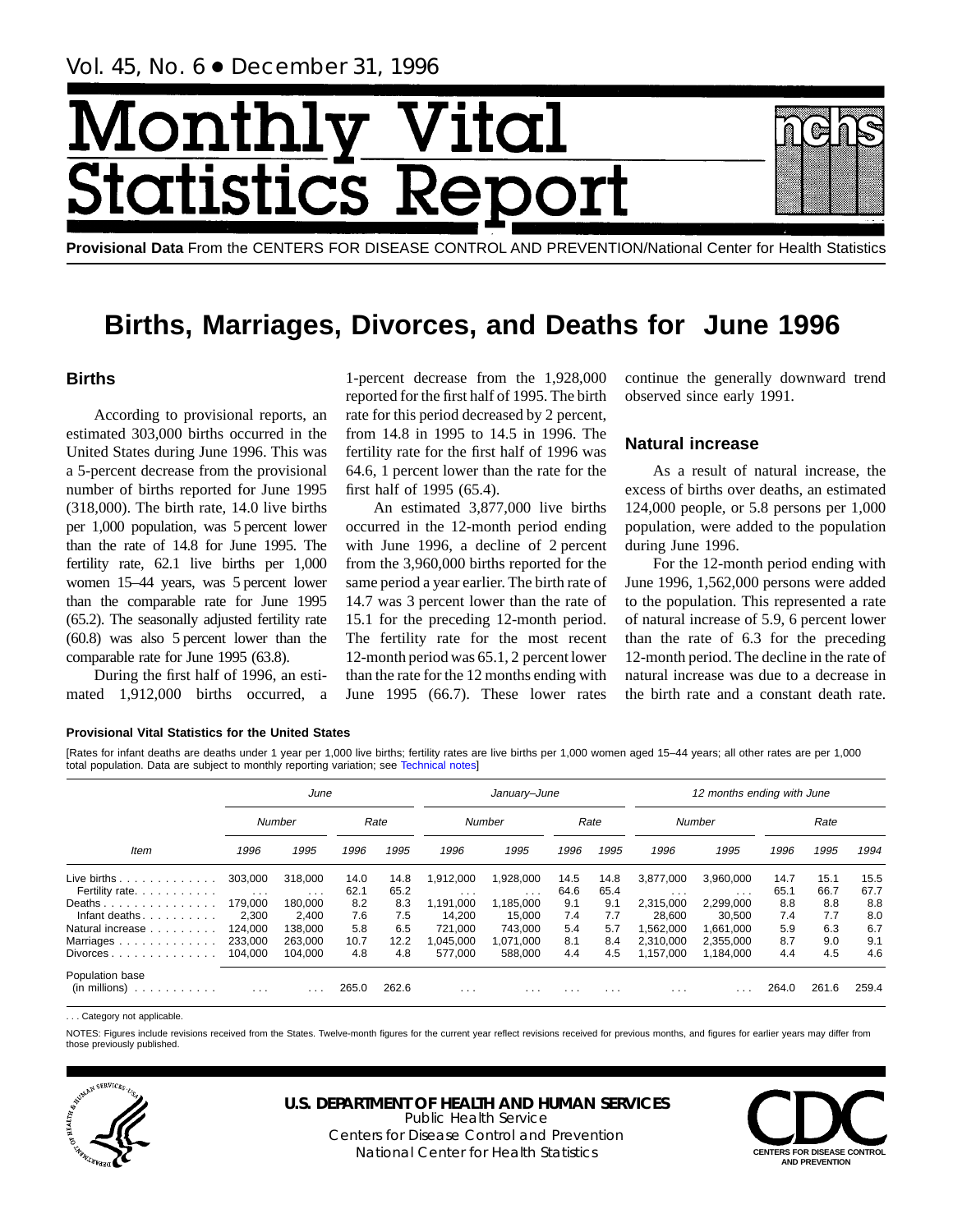## **Marriages**

There were an estimated 233,000 marriages performed during June 1996, 11 percent fewer than in June 1995 (263,000). The marriage rate per 1,000 population for June was 12 percent lower in 1996 (10.7) than in 1995 (12.2). June typically has the highest marriage rate of any month.

The number of marriages for the first half of 1996 was 1,045,000, 2 percent lower than the number for the same period in 1995 (1,071,000). The marriage rate for January–June dropped 4 percent, from 8.4 in 1995 to 8.1 in 1996.

The number of marriages performed during the 12 months ending with June 1996 (2,310,000) was 2 percent lower than the number for the same period a year earlier (2,355,000). The marriage rate for the current 12-month period (8.7) was 3 percent lower than that for the comparable period ending with June 1995 (9.0).

Discrepancies in the marriage figures between the current and previous periods may be due to incomplete or delayed reporting in the current period.

#### **Divorces**

Approximately 104,000 divorces were granted during June 1996, the same number as reported for June 1995. The divorce rate per 1,000 population for June was also the same for both years (4.8).

Although the number and rate of divorces for June were the same in 1996 as in 1995, the cumulative number of divorces and the divorce rate for the first half of 1996 were 2 percent lower than the cumulative number and rate for the same period in 1995. The number of divorces for the 6-month period declined from 588,000 in 1995 to 577,000 in 1996, while the divorce rate declined from 4.5 to 4.4.

An estimated 1,157,000 divorces were granted during the 12-month period ending with June 1996, 2 percent fewer than for the same period a year earlier (1,184,000). The divorce rate also was 2 percent lower for the period ending with June 1996 (4.4) than for the period ending with June 1995 (4.5).

#### **Deaths**

For June 1996 there were an estimated 179,000 deaths in the United







**Provisional seasonally adjusted fertility rates per 1,000 women aged 15–44 years: United States, 1992–96**



**Provisional marriage rates per 1,000 population by month: United States, 1994–96**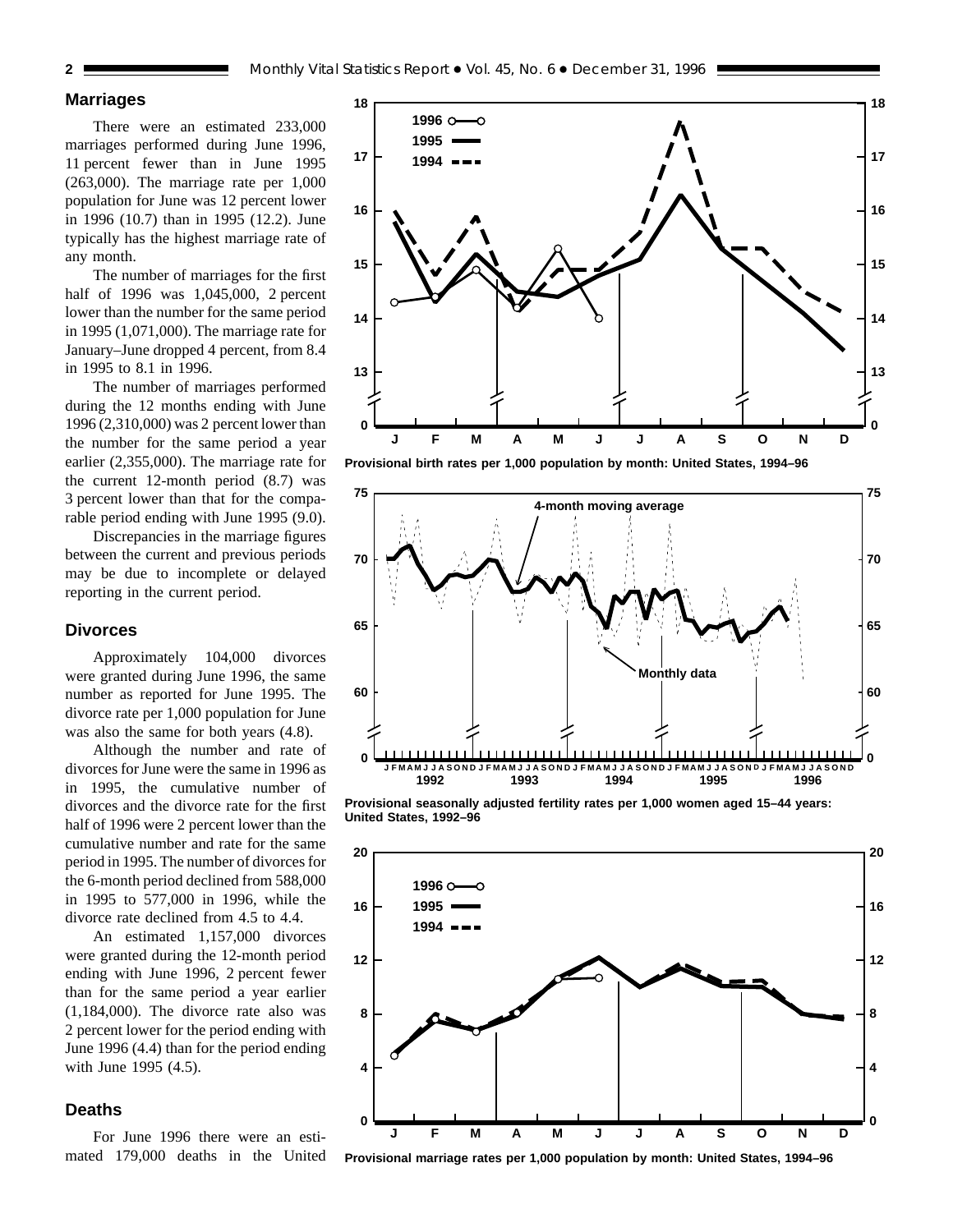States. The death rate was 8.2 deaths per 1,000 population, 1 percent lower than the rate of 8.3 for June a year earlier. Among the 179,000 deaths for June 1996 were 2,300 deaths at ages under 1 year.

According to provisional statistics, there were 1,191,000 deaths during the first half of 1996, 1 percent higher than the number estimated for the first half of 1995 (1,185,000). The death rate, 9.1 per 1,000 population, was the same as the rate for January–June 1995. Among the 1,191,000 deaths reported for the first half of 1996 were 14,200 deaths at ages under 1 year, yielding an infant mortality rate of 7.4 per 1,000 live births. This rate was 4 percent lower than the rate of 7.7 for the first half of 1995.

The death rate for the 12 months ending with June 1996 was 8.8 deaths per 1,000 population, the same as the rate for the comparable 12-month period a year earlier. The infant mortality rate for this 12-month period was 7.4 per 1,000 live births, 4 percent lower than the rate of 7.7 for the 12 months ending with June 1995.

*Current Mortality Sample, 12 months ending with May 1996*—The provisional death rate for the 12 months ending with May 1996 was 877.9 per 100,000 population, virtually the same as the rate for the 12-month period ending May 1995 (877.8). The provisional age-adjusted death rate for the 12-month period ending with May 1996 was 499.8 per 100,000 U.S. standard million population, 1.5 percent lower than the rate of 507.2 for the 12-month period ending with May 1995. Age-adjusted death rates control for changes and variations in the age composition of the population; therefore, they are better indicators than crude rates for showing changes in mortality risk over time and for showing differences between race-sex groups within the population. Among the race-sex groups, the estimated age-adjusted death rates decreased for white males and black females. By age the death rate for the total population decreased for the age groups under 1 year and 65–74 years of age.

Among the major causes of death, the estimated death rate decreased between the two successive 12-month periods for Chronic liver disease and cirrhosis and Malignant neoplasms of genital organs. The death rate increased between the two







**Provisional infant mortality rates per 1,000 live births by month: United States, 1994–96**



**Provisional birth rates per 1,000 population for successive 12-month periods ending with month indicated: United States, 1992–96**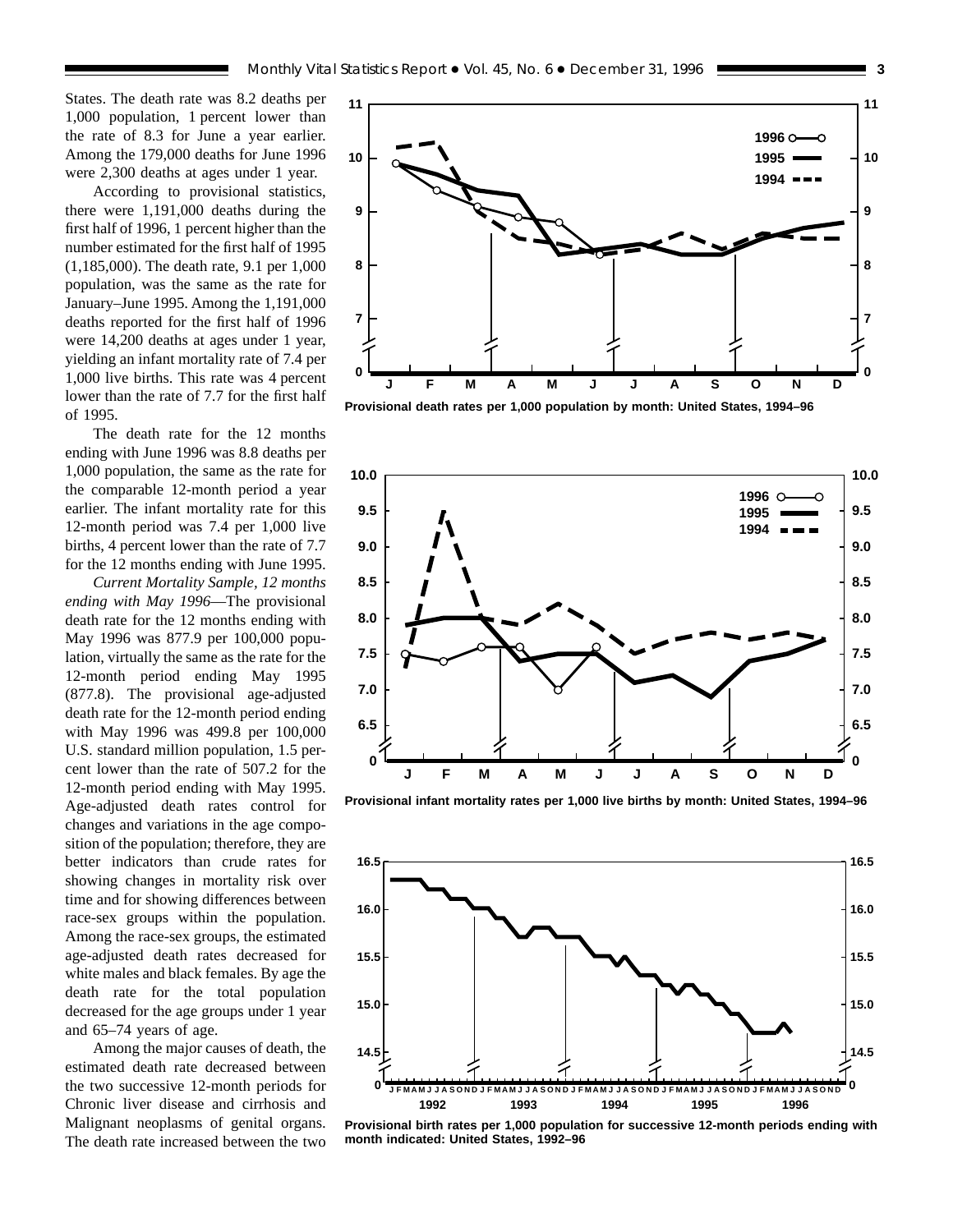successive 12-month periods for Alzheimer's disease. The increase for Alzheimer's disease may reflect changes in diagnostic practices rather than real increases in mortality from this cause.

The death rate for injury by firearms for the 12 months ending with May 1996 was 13.4 per 100,000 population, 7.6 percent lower than the rate of 14.5 for the comparable 12-month period a year earlier.

The infant mortality rate for the 12 months ending with May 1996 was 738.4 per 100,000 live births, 4.9 percent lower than the rate of 776.1 for the same 12-month period a year earlier. For infants under 28 days of age, the 12-month rate ending May 1996 was 475.3 compared with a rate of 494.5 for the 12-month period a year earlier. The infant mortality rate for infants aged 28 days–11 months was 262.8 compared with a rate of 281.2 for the 12-month period a year earlier. The changes in the mortality rates for infants under 28 days of age and for those aged 28 days–11 months were not statistically significant. Among causes of infant death, the infant mortality rate decreased between the two successive 12-month periods for Sudden infant death syndrome.



**Provisional marriage rates per 1,000 population for successive 12-month periods ending with month indicated: United States, 1992–96**



**Provisional divorce rates per 1,000 population for successive 12-month periods ending with month indicated: United States, 1992–96**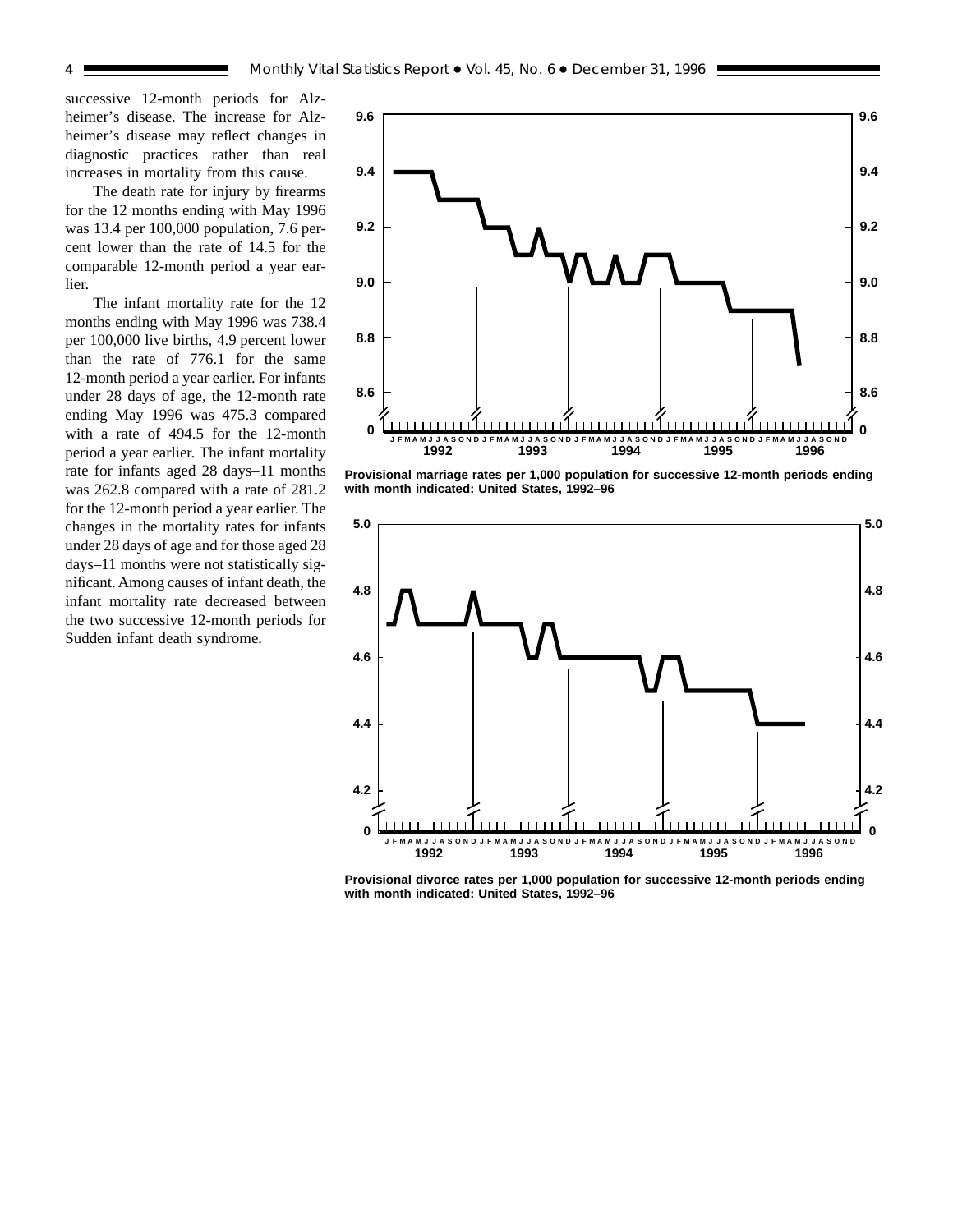



**Provisional death rates per 1,000 population for successive 12-month periods ending with month indicated: United States, 1992–96**



**Provisional infant mortality rates per 1,000 live births for successive 12-month periods ending with month indicated: United States, 1992–96**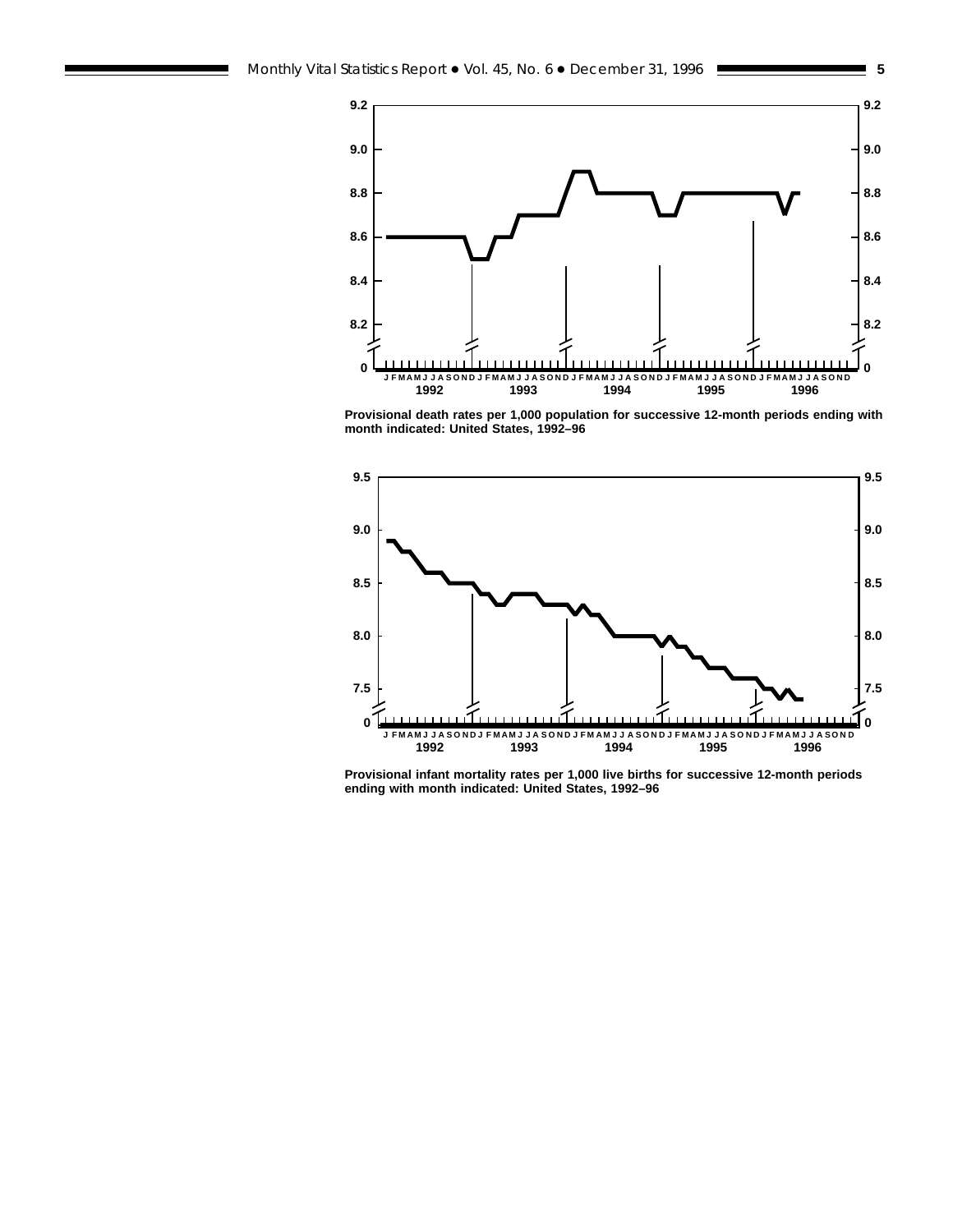#### **Table 1. Provisional number of live births, marriages, divorces, deaths, and infant deaths and rates, by month: United States, January 1995–June 1996**

[Data are provisional and are subject to monthly reporting variation; see [Technical notes\]](#page-16-0)

|                                                                                                |               |                                 | Live births                              |                        | Marriages |                                 |         | <b>Divorces</b>                 |         | Deaths                          |        | Infant deaths                    |
|------------------------------------------------------------------------------------------------|---------------|---------------------------------|------------------------------------------|------------------------|-----------|---------------------------------|---------|---------------------------------|---------|---------------------------------|--------|----------------------------------|
|                                                                                                |               |                                 | Rate per 1,000 women<br>aged 15-44 years |                        |           |                                 |         |                                 |         |                                 |        |                                  |
| Period                                                                                         | <b>Number</b> | Rate per<br>1,000<br>population | Unadjusted                               | Seasonally<br>adjusted | Number    | Rate per<br>1,000<br>population | Number  | Rate per<br>1,000<br>population | Number  | Rate per<br>1,000<br>population | Number | Rate per<br>1,000<br>live births |
| 1995:                                                                                          |               |                                 |                                          |                        |           |                                 |         |                                 |         |                                 |        |                                  |
| January                                                                                        | 350,000       | 15.8                            | 69.4                                     | 72.8                   | 111.000   | 5.1                             | 96.000  | 4.3                             | 220.000 | 9.9                             | 2,700  | 7.9                              |
| February                                                                                       | 287,000       | 14.3                            | 63.1                                     | 64.3                   | 146.000   | 7.5                             | 89,000  | 4.4                             | 194,000 | 9.7                             | 2,400  | 8.0                              |
| March                                                                                          | 338,000       | 15.2                            | 67.1                                     | 68.0                   | 148.000   | 6.8                             | 98,000  | 4.4                             | 208,000 | 9.4                             | 2,700  | 8.0                              |
| April                                                                                          | 313.000       | 14.5                            | 64.1                                     | 65.8                   | 165,000   | 7.9                             | 98,000  | 4.6                             | 200.000 | 9.3                             | 2,300  | 7.4                              |
| May<br>.                                                                                       | 321,000       | 14.4                            | 63.5                                     | 64.0                   | 238,000   | 10.7                            | 103,000 | 4.6                             | 184,000 | 8.2                             | 2,500  | 7.5                              |
| June<br>.                                                                                      | 318,000       | 14.8                            | 65.2                                     | 63.8                   | 263.000   | 12.2                            | 104,000 | 4.8                             | 180.000 | 8.3                             | 2.400  | 7.5                              |
| July                                                                                           | 337.000       | 15.1                            | 66.6                                     | 64.0                   | 224.000   | 10.0                            | 97.000  | 4.4                             | 188.000 | 8.4                             | 2,400  | 7.1                              |
| August $\ldots$ , $\ldots$                                                                     | 364,000       | 16.3                            | 72.1                                     | 68.0                   | 254,000   | 11.4                            | 99,000  | 4.4                             | 184,000 | 8.2                             | 2,400  | 7.2                              |
| September.                                                                                     | 331.000       | 15.3                            | 67.6                                     | 63.7                   | 219,000   | 10.1                            | 99,000  | 4.6                             | 178,000 | 8.2                             | 2,200  | 6.9                              |
| October                                                                                        | 328,000       | 14.7                            | 64.9                                     | 65.2                   | 224.000   | 10.0                            | 98,000  | 4.4                             | 190.000 | 8.5                             | 2,500  | 7.4                              |
| November                                                                                       | 306.000       | 14.1                            | 62.6                                     | 64.6                   | 174,000   | 8.0                             | 95,000  | 4.4                             | 188.000 | 8.7                             | 2,300  | 7.5                              |
| December                                                                                       | 300,000       | 13.4                            | 59.3                                     | 61.6                   | 169,000   | 7.6                             | 92,000  | 4.1                             | 197,000 | 8.8                             | 2,400  | 7.7                              |
| 1996:                                                                                          |               |                                 |                                          |                        |           |                                 |         |                                 |         |                                 |        |                                  |
| January                                                                                        | 320,000       | 14.3                            | 63.5                                     | 66.6                   | 106,000   | 4.9                             | 96,000  | 4.3                             | 221,000 | 9.9                             | 2,400  | 7.5                              |
| February                                                                                       | 302.000       | 14.4                            | 64.1                                     | 65.4                   | 153.000   | 7.6                             | 85.000  | 4.1                             | 197.000 | 9.4                             | 2.300  | 7.4                              |
| March                                                                                          | 334.000       | 14.9                            | 66.3                                     | 67.2                   | 146,000   | 6.7                             | 93,000  | 4.2                             | 204.000 | 9.1                             | 2,500  | 7.6                              |
| April<br>$\begin{array}{cccccccccccccc} . & . & . & . & . & . & . & . & . & . & . \end{array}$ | 309,000       | 14.2                            | 63.3                                     | 64.9                   | 170,000   | 8.1                             | 95,000  | 4.4                             | 193,000 | 8.9                             | 2,400  | 7.6                              |
| May<br>.                                                                                       | 344.000       | 15.3                            | 68.1                                     | 68.6                   | 238,000   | 10.6                            | 103.000 | 4.6                             | 197.000 | 8.8                             | 2,400  | 7.0                              |
| June                                                                                           | 303,000       | 14.0                            | 62.1                                     | 60.8                   | 233,000   | 10.7                            | 104,000 | 4.8                             | 179,000 | 8.2                             | 2,300  | 7.6                              |

<sup>1</sup>The method of seasonal adjustment, developed by the U.S. Bureau of the Census, is described in The X-11 Variant of the Census Method II Seasonal Adjustment Program, Technical Paper No. 15 (1967 revision).

NOTE: Figures include all revisions received from the States and, therefore, may differ from those previously published.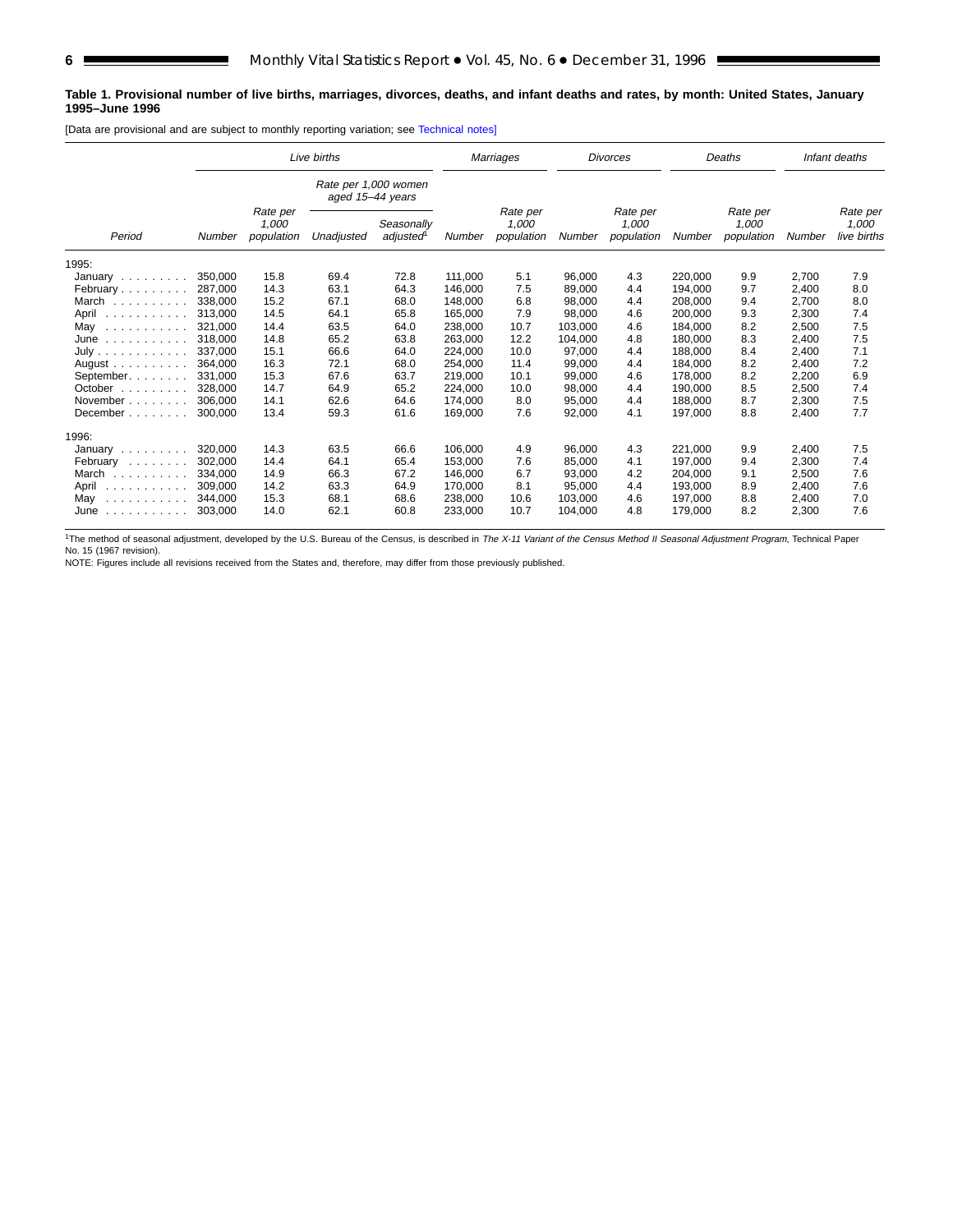<span id="page-6-0"></span>[Data are estimates by State of residence; see [Technical notes\]](#page-16-0)

|                                                           | Live births<br>June |                      |                  |                      |                  |                |                      | Deaths           |                      |                      |
|-----------------------------------------------------------|---------------------|----------------------|------------------|----------------------|------------------|----------------|----------------------|------------------|----------------------|----------------------|
|                                                           |                     |                      |                  | January–June         |                  |                | June                 |                  | January-June         |                      |
| Area                                                      | 1996                | 1995                 | 1996             | 1995                 | 1994             | 1996           | 1995                 | 1996             | 1995                 | 1994                 |
|                                                           | 16,708              | 15,622               | 97,836           | 90,784               | 87,533           | 9,443          | 10,241               | 57,821           | 60,860               | 58,565               |
|                                                           | 1,181               | 1,313                | 6,741            | 6,834                | 7,101            | 701            | 1,004                | 5,427            | 5,722                | 5,417                |
| New Hampshire $\ldots \ldots \ldots \ldots \ldots \ldots$ | 1,362               | 1,510                | 6,734            | 7,097                | 7,086            | 703            | 709                  | 4,576            | 4,749                | 4,503                |
|                                                           | 545                 | 664                  | 3,375            | 3,407                | 3,425            | 466            | 430                  | 2,640            | 2,739                | 2,392                |
| Massachusetts                                             | 9,198               | 7,562<br>1,027       | 56,099           | 42,222               | 42,658           | 4,787          | 4,706                | 26,999<br>4,725  | 28,718               | 27,073<br>4,718      |
| Rhode Island                                              | 1,000<br>3,422      | 3,546                | 6,096<br>18,791  | 5,964<br>25,260      | 6,384<br>20,879  | 695<br>2,091   | 694<br>2,698         | 13,454           | 4,863<br>14,069      | 14,462               |
|                                                           |                     |                      |                  |                      |                  |                |                      |                  |                      |                      |
|                                                           | 42,377              | 43,631               | 256,556          | 252,933              | 271,271          | 27,036         | 28,935               | 186,640          | 192,517              | 189,390              |
|                                                           | 20,116              | 23,115               | 131,258          | 129,199              | 139,677          | 11,954         | 13,323               | 84,680           | 87.876               | 86.365               |
|                                                           | 10,362              | 7,265                | 51,307           | 47,321               | 53,389           | 5,667          | 5,671                | 36,736           | 38,959               | 37,208               |
| Pennsylvania                                              | 11,899              | 13,251               | 73,991           | 76,413               | 78,205           | 9,415          | 9,941                | 65,224           | 65,682               | 65,817               |
|                                                           | 50,026              | 52,351               | 301,137          | 303,253              | 319,128          | 31,025         | 30,637               | 197,562          | 198,933              | 203,813              |
|                                                           | 12,662              | 13,180               | 71,627           | 74,367               | 82,269           | 8,765          | 7,225                | 53,817           | 52,986               | 55,745               |
|                                                           | 5,902               | 6,904                | 36,592           | 36,791               | 39,889           | 4,578          | 4,231                | 24,666           | 25,942               | 26,986               |
|                                                           | 14,914<br>11,430    | 15,543               | 89,116           | 91,132<br>67,152     | 92,327           | 8,154          | 8,305                | 53,354<br>42,548 | 54,713               | 55,061<br>42,636     |
| Wisconsin                                                 | 5,118               | 10,808<br>5,916      | 70,760<br>33,042 | 33,811               | 69,460<br>35,183 | 6,197<br>3,331 | 7,226<br>3,650       | 23,177           | 42,495<br>22,797     | 23,385               |
|                                                           |                     |                      |                  |                      |                  |                |                      |                  |                      |                      |
|                                                           | 20,214              | 22,452               | 123,810          | 124,876              | 124,265          | 14,025         | 13,243               | 89,517           | 86,566               | 87,289               |
| Minnesota                                                 | 5,080               | 5,202                | 31,380           | 31,104               | 32,277           | 2,872          | 2,960                | 18,638           | 18,769               | 18,383               |
|                                                           | 2,495               | 3,560                | 15,844           | 16,077               | 17,388           | 2,118          | 2,197                | 16,526           | 13,247               | 13,371               |
| North Dakota                                              | 7,281<br>734        | 6,066<br>746         | 37,718<br>4,102  | 36,674<br>4,407      | 36,677<br>4,235  | 5,009<br>447   | 3,974<br>464         | 28,120<br>2,947  | 28,167<br>3,089      | 29,105<br>2,986      |
|                                                           | 722                 | 793                  | 4,640            | 5,460                | 5,345            | 524            | 533                  | 3,102            | 3,535                | 3,498                |
| Nebraska                                                  | 2,121               | 1,902                | 11,572           | 11,484               | 10,954           | 1,358          | 1,164                | 7,768            | 7,665                | 7,434                |
|                                                           | 1,781               | 4,183                | 18,554           | 19,670               | 17,389           | 1,697          | 1,951                | 12,416           | 12,094               | 12,512               |
|                                                           |                     |                      |                  |                      |                  |                |                      |                  |                      |                      |
|                                                           | 52,686              | 51,140<br>843        | 316,727          | 324,689              | 321,445          | 33,458         | 33,419               | 230.139          | 226,158              | 221,982              |
|                                                           | 711<br>4,827        | 6,442                | 4,967            | 4,953<br>36,509      | 5,189            | 499<br>3,064   | 500                  | 3,276            | 3,173<br>20,883      | 3,162<br>19,475      |
| District of Columbia                                      | 653                 | 775                  | 33,753<br>4,030  | 4,520                | 32,894<br>4,882  | 468            | 3,570<br>492         | 21,140<br>3,068  | 3,301                | 3,459                |
|                                                           | 8,001               | 5,259                | 42,056           | 46,144               | 46,093           | 4,032          | 3,876                | 26,534           | 27,243               | 27,931               |
| West Virginia                                             | 1,657               | 2,033                | 9,450            | 10,965               | 11,454           | 1,561          | 1,608                | 9,665            | 10,361               | 10,795               |
| North Carolina                                            | 8,299               | 8,212                | 50,892           | 50,780               | 47,579           | 5,266          | 5,022                | 34,727           | 33,243               | 33,477               |
| South Carolina                                            | 3,866               | 3,841                | 25,040           | 24,611               | 26,119           | 2,446          | 2,399                | 17,746           | 16,603               | 15,864               |
|                                                           | 8,694               | 9,241                | 56,491           | 57,513               | 53,709           | 4,203          | 4,535                | 31,351           | 30,414               | 30,054               |
|                                                           | 15,978              | 14,494               | 90,048           | 88,694               | 93,526           | 11,919         | 11,417               | 82,632           | 80,937               | 77,765               |
|                                                           | 17,975              | 17,268               | 108,761          | 109,430              | 111,753          | 11,921         | 11,840               | 81,449           | 81,712               | 80,797               |
|                                                           | 3,866               | 4,354                | 25,513           | 24,697               | 25,333           | 2,741          | 2,854                | 19,495           | 20,426               | 19,900               |
|                                                           | 6,119               | 5,475                | 34,201           | 35,392               | 36,251           | 4,112          | 3,833                | 25,732           | 26,060               | 24,496               |
|                                                           | 5,247               | 4,536                | 30,037           | 29,854               | 29,849           | 3,045          | 3,008                | 22,368           | 21,595               | 22,415               |
|                                                           | 2,743               | 2,903                | 19,010           | 19,487               | 20,320           | 2,023          | 2,145                | 13,854           | 13,631               | 13,986               |
|                                                           | 33,053              | 38,077               | 232.358          | 242,847              | 233,854          | 17,012         | 18,538               | 126,076          | 122,399              | 126,684              |
|                                                           | 2,850               | 2,590                | 16,834           | 16,118               | 16,612           | 2,011          | 1,913                | 13,038           | 12,673               | 14,103               |
|                                                           | 4,361               | 4,319                | 32,203           | 32,944               | 33,696           | 2,909          | 3,275                | 21,618           | 20,362               | 22,192               |
|                                                           | 3,102               | 3,292                | 22,181           | 22,645               | 23,091           | 2,448          | 2,480                | 17,148           | 16,666               | 16,865               |
| $Texas1$                                                  | 22,740              | 27,876               | 161,140          | 171,140              | 160,455          | 9,644          | 10,870               | 74,272           | 72,698               | 73,524               |
| Mountain.                                                 | 20,093              | 20,891               | 125,103          | 123,501              | 122.410          | 10,413         | 9,561                | 62,920           | 58,827               | 56,123               |
| Montana                                                   | 873                 | 999                  | 5,365            | 5,534                | 5,417            | 630            | 594                  | 3,884            | 3,855                | 3,710                |
|                                                           | 1,417               | 1,646                | 9,269            | 8,616                | 8,650            | 655            | 733                  | 4,242            | 4,250                | 4,259                |
|                                                           | 543                 | 579                  | 3,012            | 3,268                | 3,163            | 292            | 266                  | 1,726            | 1,869                | 1,731                |
|                                                           | 3,825               | 4,011                | 24,187           | 25,879               | 27,340           | 2,144          | 2,224                | 13,189           | 12,943               | 12,303               |
|                                                           | 1,974               | 2,224                | 12,902           | 13,186               | 13,704           | 1,005          | 995                  | 6,767            | 6,320                | 6,243                |
|                                                           | 6,307               | 6,164                | 40,985           | 38,080               | 33,453           | 3,867          | 2,961                | 20,690           | 17,752               | 16,481               |
|                                                           | 2,621               | 3,132                | 18,752           | 19,016               | 19,526           | 771            | 818                  | 5,601            | 5,445                | 5,409                |
|                                                           | 2,533               | 2,136                | 10,631           | 9,922                | 11,157           | 1,049          | 970                  | 6,821            | 6,393                | 5,987                |
|                                                           | 49,786              | 56,422               | 345,991          | 350,302              | 350,228          | 24,475         | 23,524               | 159,137          | 154,973              | 147,944              |
| Washington                                                | 5,047               | 6,700                | 39,100           | 37,531               | 38,076           | 2,981          | 3,150                | 19,916           | 19,303               | 19,423               |
|                                                           | 3,469               | 4,000                | 22,819           | 22,503               | 21,420           | 1,982          | 2,230                | 14,419           | 14,385               | 14,179               |
| California <sup>1</sup>                                   | 38,954              | 43,440               | 269,925          | 276,150              | 274,154          | 18,608         | 17,347               | 119,560          | 116,368              | 109,541              |
|                                                           | 768                 | 803                  | 4,971            | 5,321                | 7,008            | 250            | 209                  | 1,188            | 1,066                | 1,153                |
|                                                           | 1,548               | 1,479                | 9,176            | 8,797                | 9,570            | 654            | 588                  | 4,054            | 3,851                | 3,648                |
|                                                           | 4,759               | $\sim$ $\sim$ $\sim$ | 24,206           | $\sim$ $\sim$ $\sim$ | $\ddotsc$        | 1,984          | $\sim$ $\sim$ $\sim$ | 11,183           | $\sim$ $\sim$ $\sim$ | $\sim$ $\sim$ $\sim$ |
|                                                           |                     |                      |                  |                      |                  |                |                      |                  |                      |                      |

- - - Data not available.

<sup>1</sup>Figures include adjustments for varying lengths of reporting periods; see [Technical notes.](#page-16-0)

2Data for Puerto Rico are not included in U.S. total figures.

NOTES: Figures include all revisions received from the States. Cumulative figures for the current year reflect revisions received for previous months, and figures for earlier years may differ from those previously published.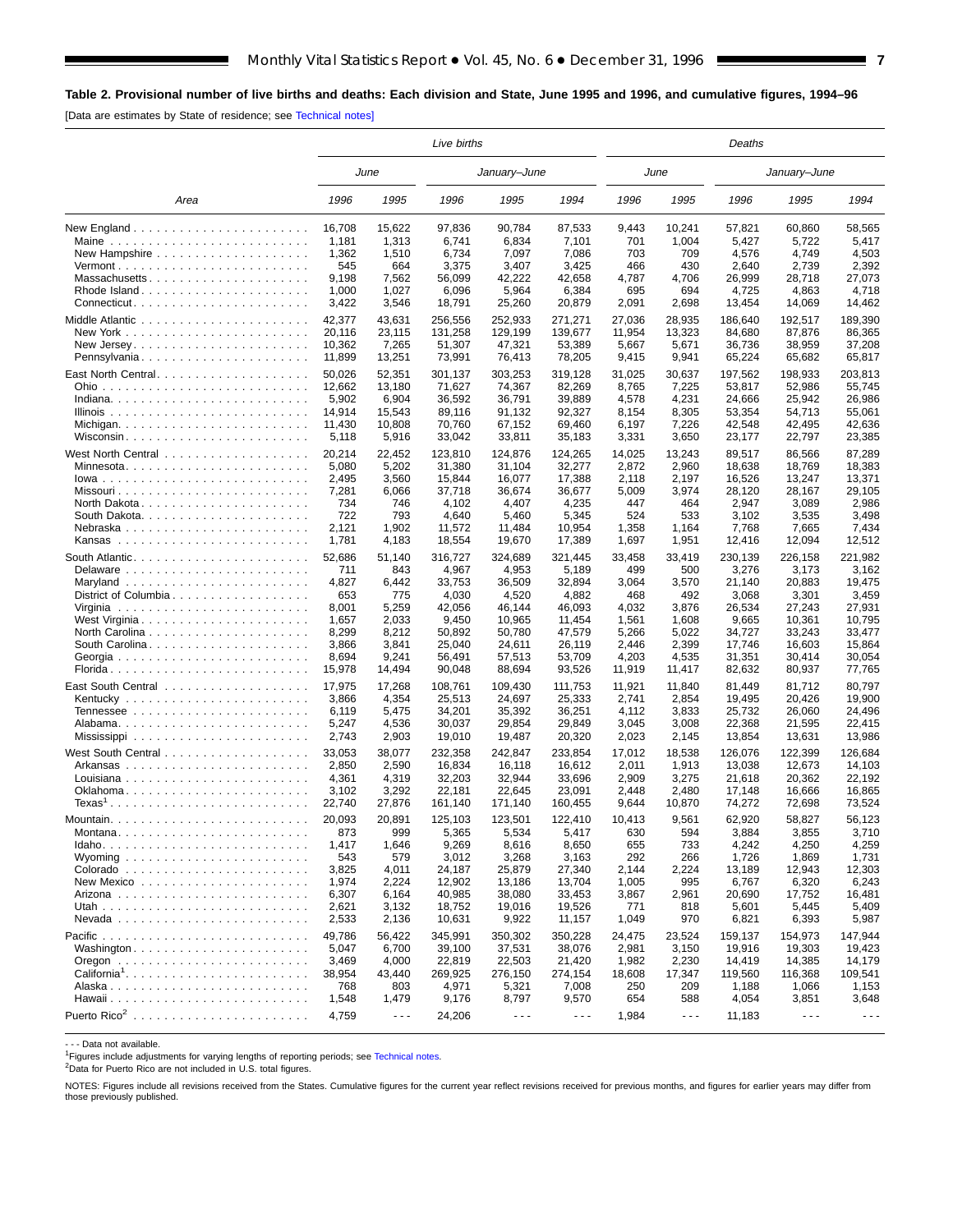#### **Table 3. Provisional number of marriages and divorces: Each division and State, June 1995 and 1996, and cumulative figures, 1994–96**

[By State of occurrence. Number of events reported; see [Technical notes.](#page-16-0) Divorces include reported annulments]

|                                                                  |                      |                      | <b>Marriages</b>     |                      |                      | Divorces             |                      |                      |                      |                      |  |
|------------------------------------------------------------------|----------------------|----------------------|----------------------|----------------------|----------------------|----------------------|----------------------|----------------------|----------------------|----------------------|--|
|                                                                  |                      | June                 |                      | January-June         |                      |                      | June                 |                      | January–June         |                      |  |
| Area                                                             | 1996                 | 1995                 | 1996                 | 1995                 | 1994                 | 1996                 | 1995                 | 1996                 | 1995                 | 1994                 |  |
|                                                                  | 10,999               | 12,750               | 35,928               | 38,038               | 42,869               | 3,380                | 3,597                | 17,207               | 19,761               | 18,538               |  |
| Maine $\ldots \ldots \ldots \ldots \ldots \ldots \ldots \ldots$  | 1,116                | 1,237                | 3,030                | 3,831                | 3,808                | 224                  | 403                  | 1,860                | 2,347                | 2,468                |  |
|                                                                  | 917                  | 919                  | 3,186                | 3,085                | 3,799                | 498                  | 454                  | 2,462                | 2,473                | 2,368                |  |
|                                                                  | 493                  | 547                  | 1,866                | 1,991                | 1,717                | 121                  | 254                  | 1,328                | 1,604                | 1,409                |  |
| Massachusetts                                                    | 4,803                | 6,001                | 16,340               | 17,803               | 21,640               | 1,502                | 1,310                | 4,868                | 6,693                | 5,761                |  |
| Rhode Island                                                     | 1,063                | 809                  | 3,222                | 2,722                | 2,807                | 240<br>795           | 397<br>779           | 1,615                | 1,870                | 1,659<br>4,873       |  |
|                                                                  | 2,607                | 3,237                | 8,284                | 8,606                | 9,098                |                      |                      | 5,074                | 4,774                |                      |  |
|                                                                  | 21,875               | 30.543               | 104,615              | 115,083              | 110,088              | 11,949               | 10,269               | 61,484               | 59,809               | 59,590               |  |
|                                                                  | 8,200                | 14,772               | 54,538               | 61,037               | 56,447               | 5,277                | 3,806                | 29.259               | 26,825               | 27,690               |  |
|                                                                  | 5,506                | 5,472                | 21,191               | 21,363               | 21,638               | 2,735                | 2,928                | 13,450               | 13,147               | 12,608               |  |
| Pennsylvania                                                     | 8,169                | 10,299               | 28,886               | 32,683               | 32,003               | 3,937                | 3,535                | 18,775               | 19,837               | 19,292               |  |
|                                                                  | 34,255               | 38,695               | 126,536              | 143,928              | 142,375              | 211,095              | 213,662              | 269,091              | 275,130              | <sup>2</sup> 74,818  |  |
|                                                                  | 9,954                | 9,578                | 34,082               | 39,018               | 38,198               | 2,871                | 4,978                | 21,156               | 24,934               | 24,815               |  |
|                                                                  | 2,136                | 5,919                | 12,477               | 22,184               | 21,462               | $\sim$ $\sim$ $\sim$ | $\sim$ $\sim$ $\sim$ | .                    | $\sim$ $\sim$ $\sim$ |                      |  |
|                                                                  | 9,859<br>7,869       | 10,043<br>8,362      | 37,648<br>27,839     | 38,822<br>29,038     | 39,630<br>28,478     | 4,086<br>2,699       | 4,040<br>3,007       | 19,862<br>19,671     | 20,873<br>20,401     | 20,889<br>20,455     |  |
| Wisconsin                                                        | 4,437                | 4,793                | 14,490               | 14,866               | 14,607               | 1,439                | 1,637                | 8,402                | 8,922                | 8,659                |  |
|                                                                  |                      |                      |                      |                      |                      |                      |                      |                      |                      |                      |  |
|                                                                  | 18,913               | 17,014               | 64,582               | 63,482               | 61,803               | 6,688                | 6,240                | 39,177               | 37,151               | 38,593               |  |
| Minnesota                                                        | 4,141                | 4,055                | 13,374               | 13,233               | 12,689               | 1,223                | 1,406                | 7,373                | 7,740                | 8,136                |  |
|                                                                  | 3,146                | 2,614                | 9,124                | 9,168                | 8,891                | 987                  | 793                  | 6,433                | 5,412                | 5,861                |  |
|                                                                  | 6,617                | 5,348<br>710         | 22,705<br>1,981      | 21,469               | 19,471               | 2,514<br>202         | 2,096<br>186         | 13,365               | 13,880               | 13,990<br>1,107      |  |
|                                                                  | 646<br>840           | 958                  | 2,836                | 1,900<br>3,160       | 2,051<br>3,113       | 227                  | 241                  | 1,182<br>1,340       | 1,105<br>1,422       | 1,430                |  |
| Nebraska                                                         | 1,627                | 1,423                | 5,932                | 5,705                | 5,792                | 522                  | 457                  | 3,045                | 3,140                | 3,306                |  |
|                                                                  | 1,896                | 1,906                | 8,630                | 8,847                | 9,796                | 1,013                | 1,061                | 6,439                | 4,452                | 4,763                |  |
|                                                                  |                      |                      |                      |                      |                      |                      |                      |                      |                      |                      |  |
|                                                                  | 43,531<br>652        | 47.017<br>622        | 211,315<br>2,405     | 214,396              | 210,046              | 20,858               | 20,392               | 107,103              | 113,329<br>1,936     | 115,598<br>1,710     |  |
|                                                                  | 4,930                | 4,772                | 18,432               | 2,362<br>18,009      | 2,217<br>18,893      | 292<br>1,998         | 335<br>1,173         | 1,707<br>7,633       | 7,236                | 8,183                |  |
| District of Columbia                                             | 234                  | 244                  | 884                  | 820                  | 687                  | 83                   | 169                  | 527                  | 705                  | 1,198                |  |
|                                                                  | 7,183                | 6,820                | 29,030               | 31,777               | 31,278               | 2,300                | 2,557                | 13,464               | 13,550               | 14,198               |  |
| West Virginia                                                    | 1,433                | 595                  | 4,714                | 3,998                | 4,088                | 782                  | 599                  | 3,576                | 4,420                | 4,570                |  |
|                                                                  | 6,769                | 6,834                | 27,839               | 29,963               | 22,777               | 3,989                | 3,605                | 17,874               | 18,785               | 17,862               |  |
| South Carolina                                                   | 4,195                | 4,967                | 21,599               | 22,147               | 26,318               | 1,658                | 1,205                | 7,691                | 7,012                | 7,839                |  |
|                                                                  | 6,115                | 6,428                | 29,580               | 29,675               | 29,425               | 3,250                | 3,744                | 17,607               | 18,700               | 18,145               |  |
|                                                                  | 12,020               | 15,735               | 76,832               | 75,645               | 74,363               | 6,506                | 7,005                | 37,024               | 40,985               | 41,893               |  |
|                                                                  | 19,687               | 18,732               | 87,088               | 90,555               | 85,052               | 10,934               | 8,185                | 51,217               | 48,373               | 49,254               |  |
|                                                                  | 4,181                | 5,330                | 19,063               | 22,519               | 22,301               | 1,521                | 1,729                | 10,603               | 11,310               | 11,653               |  |
|                                                                  | 8,841                | 7,453                | 35,651               | 40,037               | 32,972               | 2,997                | 3,069                | 17,857               | 17,237               | 16,708               |  |
|                                                                  | 4,382                | 3,717                | 22,023               | 18,093               | 19,197               | 2,513                | 2,167                | 13,274               | 12,985               | 13,206               |  |
|                                                                  | 2,283                | 2,232                | 10,351               | 9,906                | 10,582               | 3,903                | 1,220                | 9,483                | 6,841                | 7,687                |  |
|                                                                  | 29,435               | 31,225               | 144,851              | 150,719              | 155,322              | <sup>2</sup> 10,959  | <sup>2</sup> 11,839  | 269,219              | 269,050              | 272,787              |  |
| Arkansas                                                         | 3,477                | 2,634                | 15,747               | 15,864               | 18,255               | 1,738                | 1,132                | 6,896                | 6,783                | 9,186                |  |
|                                                                  | 4,247                | 4,601                | 18,203               | 18,488               | 19,741               | $\sim$ $\sim$ $\sim$ | $\sim$ $\sim$ $\sim$ | $\sim$ $\sim$ $\sim$ | $\sim$ $\sim$ $\sim$ | - - -                |  |
|                                                                  | 2,936                | 3,578                | 13,726               | 14,250               | 14,523               | 1,619                | 1,960                | 10,196               | 10,978               | 10,857               |  |
| $Texas3$                                                         | 18,775               | 20,412               | 97,175               | 102,117              | 102,803              | 7,602                | 8,747                | 52,127               | 51,289               | 52,744               |  |
|                                                                  | 212,074              | 27,726               | 259,508              | 131,944              | 128,917              | 24,901               | 26,882               | 230,221              | 236,542              | 234,939              |  |
| Montana                                                          | 796                  | 916                  | 2,658                | 2,708                | 2,724                | 406                  | 409                  | 2,192                | 1,995                | 2,074                |  |
|                                                                  | 1,475                | 1,643                | 6,295                | 6,756                | 6,975                | 483                  | 565                  | 3,540                | 3,321                | 3,743                |  |
|                                                                  | 602                  | 544                  | 2,028                | 2,029                | 1,909                | 240                  | 314                  | 1,612                | 1,691                | 1,447                |  |
|                                                                  | 2,150                | 4,228                | 9,876                | 15,435               | 15,487               | $\sim$ $\sim$ $\sim$ | $\sim$ $\sim$ $\sim$ | $- - -$              | $\sim$ $\sim$ $\sim$ | $\sim$ $\sim$ $\sim$ |  |
| New Mexico <sup>4,5</sup>                                        | 1,507                | 1,632                | 8,111                | 7,283                | 6,035                | 837                  | 1,062                | 5,701                | 5,562                | 4,971                |  |
|                                                                  | 3,698                | 3,903                | 21,015               | 20,058               | 18,331               | 2,194                | 2,612                | 12,816               | 13,018               | 11,637               |  |
|                                                                  | 1,846                | 2,525                | 9,525                | 10,121               | 9,068                | 741                  | 738                  | 4,360                | 4,575                | 4,703                |  |
|                                                                  | $\sim$ $\sim$ $\sim$ | 12,335               | $\sim$ $\sim$ $\sim$ | 67,554               | 68,388               | $\sim$ $\sim$ $\sim$ | 1,182                | $- - -$              | 6,380                | 6,364                |  |
|                                                                  | 21,991               | 25,911               | 140,342              | 120,508              | 137,671              | 23,921               | 24,579               | 24,694               | 226,249              | 227,205              |  |
| Washington                                                       | 2,928                | 4,821                | 17,241               | 18,625               | 16,897               | 2,209                | 2,420                | 13,611               | 14,608               | 14,856               |  |
| Oregon $\ldots \ldots \ldots \ldots \ldots \ldots \ldots \ldots$ | 2,091                | 3,194                | 9,816                | 11,711               | 10,761               | 1,081                | 1,417                | 7,351                | 7,645                | 8,344                |  |
|                                                                  | 14,500               | 15,593               | 101,283              | 78,836               | 98,771               | $\sim$ $\sim$ $\sim$ | $\sim$ $\sim$ $\sim$ | $- - -$              | $- - -$              | $- - -$              |  |
|                                                                  | 594                  | 655                  | 2,276                | 2,379                | 2,498                | 200                  | 197                  | 1,323                | 1,398                | 1,672                |  |
|                                                                  | 1,878                | 1,648                | 9,726                | 8,957                | 8,744                | 431                  | 545                  | 2,409                | 2,598                | 2,333                |  |
|                                                                  | 2,493                | $\sim$ $\sim$ $\sim$ | 6,994                | $\sim$ $\sim$ $\sim$ | $\sim$ $\sim$ $\sim$ | $\sim$ $\sim$ $\sim$ | $\sim$ $\sim$ $\sim$ | $\sim$ $\sim$ $\sim$ | $\sim$ $\sim$ $\sim$ | $\sim$ $\sim$ $\sim$ |  |

- - - Data not available.

<sup>1</sup>Figures for marriages are marriage licenses issued for some counties.

2Excludes figures for State(s) shown below as not available.

<sup>3</sup>Figures include adjustments for varying lengths of reporting periods; see [Technical notes.](#page-16-0)

4Figures for marriages are marriage licenses issued.

5Figures for divorces include estimates for some counties.

 $6D$ ata for Puerto Rico are not included in U.S. total figures.

NOTES: Figures include all revisions received from the States. Cumulative figures for the current year reflect revisions received for previous months, and figures for earlier years may differ from those previously published.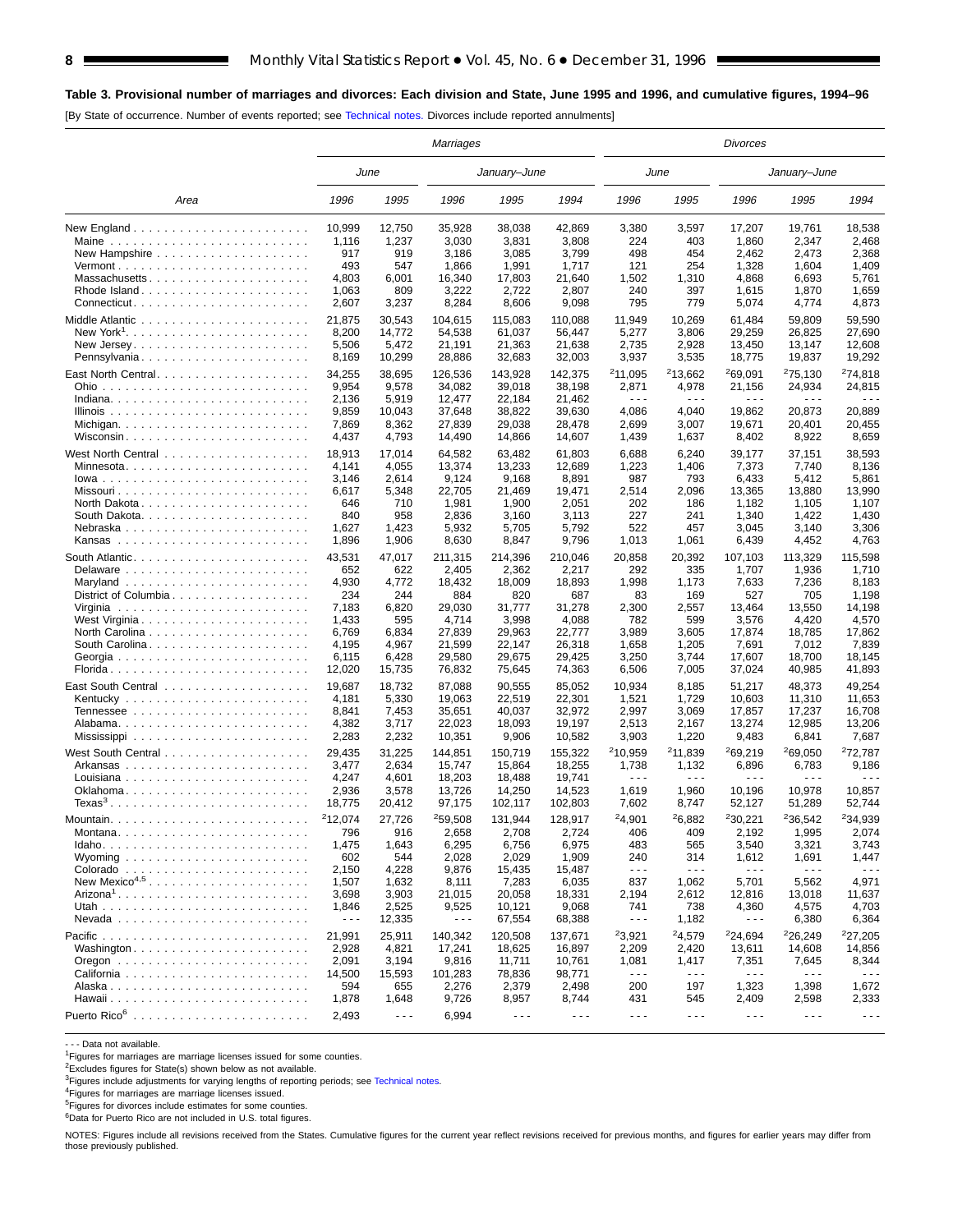#### <span id="page-8-0"></span>**Table 4. Provisional number of deaths under 1 year and infant mortality rates: Each division and State, 12 months ending with June 1995 and 1996**

[Data are estimates by State of residence. Figures should be interpreted with caution because of conversion to place of residence; see [Technical notes.](#page-16-0) Infant mortality rates are deaths under 1 year per 1,000 live births in specified area]

|                                                                                    |                      |                      | 12 months ending with June |                      |
|------------------------------------------------------------------------------------|----------------------|----------------------|----------------------------|----------------------|
|                                                                                    | 1996                 |                      | 1995                       |                      |
| Area                                                                               | Number               | Rate                 | Number                     | Rate                 |
|                                                                                    | 869                  | 5.0                  | 995                        | 5.6                  |
|                                                                                    | 72                   | 5.2                  | 86                         | 6.1                  |
| New Hampshire                                                                      | 65                   | 4.4                  | 90                         | 6.2                  |
|                                                                                    | 54                   | 8.0                  | 43                         | 6.0                  |
|                                                                                    | 375                  | 4.3                  | 457                        | 5.5                  |
|                                                                                    | 84                   | 6.5                  | 78                         | 6.0                  |
|                                                                                    | 219                  | 5.7                  | 241                        | 5.2                  |
|                                                                                    | 3,914                | 7.3                  | 4,132                      | 7.7                  |
|                                                                                    | 1,991                | 7.5                  | 2,121                      | 7.9                  |
| New Jersey $\ldots \ldots \ldots \ldots \ldots \ldots \ldots \ldots \ldots \ldots$ | 787                  | 6.6                  | 815                        | 7.3                  |
|                                                                                    | 1,136                | 7.6                  | 1,196                      | 7.7                  |
|                                                                                    | 5,136                | 8.2                  | 5,438                      | 8.7                  |
|                                                                                    | 1,253                | 8.2                  | 1,306                      | 8.5                  |
|                                                                                    | 676                  | 8.0                  | 787                        | 9.8                  |
|                                                                                    | 1,619                | 8.8                  | 1,670                      | 8.9                  |
|                                                                                    | 1,083                | 7.9                  | 1,169                      | 8.5                  |
|                                                                                    | 505                  | 7.6                  | 506                        | 7.5                  |
|                                                                                    | 1,756                | 6.9                  | 1,942                      | 7.7                  |
|                                                                                    | 375                  | 5.9                  | 425                        | 6.7                  |
|                                                                                    | 213                  | 5.9                  | 272                        | 7.9                  |
|                                                                                    | 556                  | 7.3                  | 613                        | 8.1                  |
|                                                                                    | 38                   | 4.5                  | 52                         | 5.9                  |
|                                                                                    | 70                   | 7.2                  | 121                        | 11.3                 |
|                                                                                    | 190                  | 8.2                  | 190                        | 8.1                  |
|                                                                                    | 314                  | 8.7                  | 269                        | 7.6                  |
|                                                                                    | 5,570                | 8.6                  | 5,743                      | 8.6                  |
| Delaware                                                                           | 63                   | 6.3                  | 72                         | 7.1                  |
|                                                                                    | 605                  | 8.7                  | 634                        | 8.4                  |
|                                                                                    | 142                  | 16.8                 | 166                        | 17.8                 |
|                                                                                    | 673                  | 7.8                  | 736                        | 7.7                  |
|                                                                                    | 157                  | 8.1                  | 153                        | 7.3                  |
|                                                                                    | 965                  | 9.4                  | 1,001                      | 9.5                  |
|                                                                                    | 429                  | 8.5                  | 449                        | 9.1                  |
|                                                                                    | 1,080                | 9.6                  | 1,051                      | 9.3                  |
|                                                                                    | 1,456                | 7.7                  | 1,481                      | 8.0                  |
|                                                                                    | 2,077                | 9.3                  | 2,171                      | 9.5                  |
|                                                                                    | 406                  | 7.8                  | 387                        | 7.5                  |
|                                                                                    | 657                  | 9.0                  | 730                        | 9.8                  |
|                                                                                    | 620                  | 10.1                 | 620                        | 10.2                 |
|                                                                                    | 394                  | 10.7                 | 434                        | 10.2                 |
|                                                                                    | 3,487                | 7.4                  | 3,611                      | 7.5                  |
|                                                                                    | 320                  | 9.1                  | 290                        | 8.5                  |
|                                                                                    | 580                  | 8.7                  | 642                        | 9.5                  |
|                                                                                    | 411                  | 9.0                  | 392                        | 8.7                  |
| Texas <sup>1</sup>                                                                 | 2,176                | 6.7                  | 2,287                      | 6.9                  |
|                                                                                    | 1,718                | 7.1                  | 1,719                      | 7.0                  |
|                                                                                    | 81                   | 7.3                  | 96                         | 8.6                  |
|                                                                                    | 116                  | 6.3                  | 119                        | 6.9                  |
|                                                                                    | 51                   | 8.4                  | 60                         | 9.2                  |
|                                                                                    | 347                  | 7.2                  | 366                        | 6.9                  |
|                                                                                    | 181                  | 6.7                  | 215                        | 7.8                  |
|                                                                                    | 579                  | 8.1                  | 521                        | 7.4                  |
|                                                                                    | 219                  | 5.7                  | 220                        | 5.7                  |
|                                                                                    | 144                  | 6.5                  | 122                        | 6.0                  |
|                                                                                    | 4,115                | 5.8                  | 4,647                      | 6.3                  |
|                                                                                    | 255                  | 3.2                  | 416                        | 5.3                  |
|                                                                                    | 233                  | 5.4                  | 274                        | 6.3                  |
|                                                                                    | 3,448                | 6.2                  | 3,752                      | 6.4                  |
|                                                                                    | 73                   | 7.5                  | 77                         | 7.4                  |
|                                                                                    | 106                  | 5.6                  | 128                        | 6.9                  |
|                                                                                    | $\sim$ $\sim$ $\sim$ | $\sim$ $\sim$ $\sim$ | $\sim$ $\sim$ $\sim$       | $\sim$ $\sim$ $\sim$ |
|                                                                                    |                      |                      |                            |                      |

- - - Data not available.

<sup>1</sup>Figures include adjustments for varying lengths of reporting periods; see [Technical notes.](#page-16-0)

2Data for Puerto Rico are not included in U.S. total figures.

NOTES: Figures include all revisions received from the States. Figures for the current year reflect revisions received for previous months, and figures for earlier years may differ from those previously published.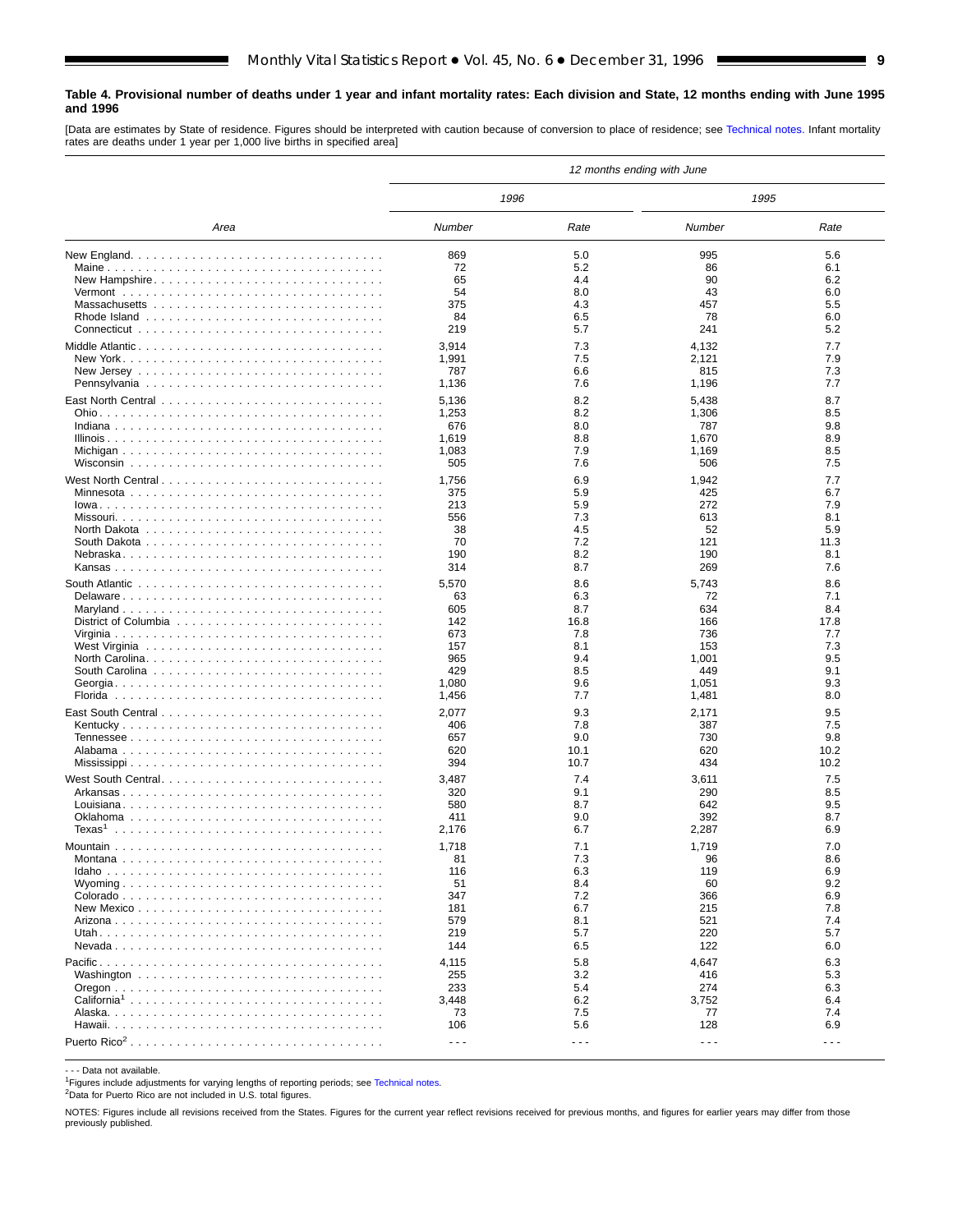#### <span id="page-9-0"></span>**Table 5. Provisional number of deaths and death rates, by age, race, and sex, and age-adjusted death rates by race and sex: United States, May 1995 and 1996, cumulative figures 1995 and 1996, and 12 months ending with May 1995 and 1996**

[Data are provisional, estimated from a 10-percent sample of deaths. Age-specific rates on an annual basis per 100,000 population in specified group; age-adjusted rates per<br>100,000 U.S. standard million population; see Tec

|                                                                       |                      | May           |               |               |                      |                    | January–May          |                    |                      |                    | 12 months ending with May |                    |
|-----------------------------------------------------------------------|----------------------|---------------|---------------|---------------|----------------------|--------------------|----------------------|--------------------|----------------------|--------------------|---------------------------|--------------------|
|                                                                       |                      | 1996          |               | 1995          | 1996                 |                    | 1995                 |                    | 1996                 |                    | 1995                      |                    |
| Age, race, and sex                                                    | Number               | Rate          | Number        | Rate          | Number               | Rate               | Number               | Rate               | Number               | Rate               | Number                    | Rate               |
| All races, both sexes <sup>1</sup>                                    |                      |               |               |               |                      |                    |                      |                    |                      |                    |                           |                    |
| All ages<br>$\mathcal{A}$ , and a set of the set of the $\mathcal{A}$ | 197,000              | 877.6         | 184,000       | 824.2         | 1,012,000            | 922.2              | 1,005,000            | 927.4              | 2,316,000            | 877.9              | 2,295,000                 | 877.8              |
| Under 1 year.                                                         |                      |               |               |               | 11,900               | <sup>2</sup> 744.5 | 12,600               | 2791.2             | 28,600               | <sup>2</sup> 743.6 | 30,600                    | 2796.2             |
| $1-4$ years $\ldots$ $\ldots$ $\ldots$                                | 3,630                | 73.9          | 3,610         | 73.7          | 2,780                | 42.9               | 3,090                | 47.2               | 6,420                | 41.0               | 7,140                     | 45.1               |
| $5-14$ years $\ldots$ $\ldots$ .                                      |                      |               |               |               | 3,480                | 21.8               | 3,300                | 20.9               | 8,410                | 22.0               | 8,670                     | 22.9               |
| 15–24 years $\ldots$                                                  | 2,790                | 91.7          | 2,470         | 80.9          | 13,450               | 90.2               | 13,340               | 89.8               | 34,660               | 96.4               | 35,030                    | 97.5               |
| 25-34 years                                                           | 4,660                | 135.9         | 4,580         | 131.8         | 22,740               | 135.0              | 24.360               | 143.6              | 56,650               | 139.5              | 59,370                    | 144.3              |
| 35-44 years                                                           | 8,650                | 236.6         | 7,650         | 212.5         | 41,950               | 234.7              | 42,430               | 242.8              | 102,160              | 238.4              | 102,170                   | 243.1              |
| 45-54 years                                                           | 12,150               | 446.5         | 11,610        | 442.5         | 60,390               | 454.8              | 60,620               | 477.2              | 142,930              | 450.7              | 139,960                   | 460.1              |
| 55-64 years                                                           | 20,160               | 1,117.9       | 18.760        | 1,046.5       | 101.660              | 1,151.8            | 100,480              | 1,151.9            | 235.630              | 1,110.9            | 237.630                   | 1,128.5            |
| 65-74 years                                                           | 40,780               | 2,575.0       | 39,090        | 2,454.8       | 208,180              | 2,677.7            | 211,130              | 2,722.2            | 476,000              | 2,538.1            | 482,470                   | 2,574.1            |
| 75–84 years                                                           | 56,540               | 5,870.0       | 52,370        | 5,556.6       | 291,780              | 6,203.3            | 286,060              | 6,250.9            | 657,290              | 5,832.7            | 647,300                   | 5,873.9            |
| 85 years and over.                                                    | 47,350               | 15,056.2      | 43,480        | 14,189.1      | 253,690              | 16,523.7           | 247,230              | 16,636.0           | 564,710              | 15,345.4           | 543,710                   | 15,208.7           |
| Not stated                                                            | 80                   | $\ldots$      | 90            | $\ldots$      | 450                  | $\sim$ $\sim$      | 480                  | $\ldots$           | 990                  | $\ldots$           | 890                       |                    |
| Age-adjusted rate <sup>3</sup> $\ldots$ .                             | $\sim$ .             | 499.5         | $\ldots$      | 473.5         | $\sim$ $\sim$ $\sim$ | 517.7              | $\sim$ $\sim$        | 526.9              | $\sim$ .             | 499.8              | $\sim$ $\sim$             | 507.2              |
| All races, male <sup>1</sup>                                          |                      |               |               |               |                      |                    |                      |                    |                      |                    |                           |                    |
| All ages.                                                             | 99,310               | 906.6         | 93,750        | 861.8         | 510,170              | 951.3              | 506,800              | 957.8              | 1,175,140            | 911.9              | 1,167,030                 | 914.3              |
| Under 1 year. $\ldots$                                                |                      |               |               |               | 6,380                | <sup>2</sup> 778.4 | 6,990                | <sup>2</sup> 859.6 | 15,710               | 2797.1             | 16,920                    | <sup>2</sup> 859.3 |
| $1-4$ years                                                           | 1,950                | 77.5          | 2,040         | 81.3          | 1,540                | 46.1               | 1,840                | 55.2               | 3,550                | 44.3               | 4,200                     | 51.8               |
| $5 - 14$ years                                                        |                      |               |               |               | 1,990                | 24.3               | 2,010                | 25.1               | 5,000                | 25.5               | 5,280                     | 27.2               |
| 15–24 years                                                           | 1,990                | 128.2         | 1,910         | 122.6         | 10,080               | 132.7              | 10,210               | 134.7              | 26,310               | 143.4              | 26,830                    | 146.3              |
| 25-34 years                                                           | 3,140                | 183.3         | 3,420         | 196.9         | 16,080               | 191.1              | 17,960               | 211.8              | 40,500               | 199.5              | 43,900                    | 213.4              |
| 35-44 years                                                           | 5,710                | 314.8         | 5,300         | 296.9         | 28,560               | 321.9              | 29,520               | 340.6              | 69,930               | 329.0              | 70,970                    | 340.5              |
| 45-54 years                                                           | 7,580                | 570.2         | 7,440         | 580.5         | 38,380               | 591.7              | 38,250               | 616.3              | 90,930               | 586.9              | 88,270                    | 594.1              |
| 55-64 years                                                           | 12,070               | 1,406.8       | 11,410        | 1,339.7       | 61,000               | 1,452.4            | 60,010               | 1,448.2            | 141,460              | 1,402.3            | 143,550                   | 1,435.1            |
| 65-74 years                                                           | 23,400               | 3,316.6       | 22,270        | 3,147.8       | 118,260              | 3,415.7            | 120,070              | 3,486.7            | 272,170              | 3,260.3            | 274,110                   | 3,296.2            |
| 75-84 years                                                           | 27,680               | 7,337.3       | 25,780        | 7,060.7       | 143,980              | 7,827.7            | 139,590              | 7,884.8            | 323,530              | 7,358.0            | 315,170                   | 7,405.3            |
| 85 years and over.                                                    | 15,720               | 17,743.5      | 14,130        | 16,488.5      | 83,610               | 19,359.1           | 80,050               | 19,286.3           | 185,360              | 17,926.5           | 177,250                   | 17,778.3           |
| Not stated                                                            | 60                   | $\sim$ .      | 80            | $\sim$ .      | 330                  | $\sim$ $\sim$      | 290                  | $\sim$ $\sim$      | 690                  | $\cdots$           | 580                       | $\sim$ $\sim$      |
| Age-adjusted rate <sup>3</sup> $\ldots$ .                             | $\mathbf{1}$         | 632.0         | $\mathbf{1}$  | 610.9         | $\cdots$             | 659.8              | $\sim 10$            | 674.8              | $\sim 10$            | 640.2              | $\sim 10$                 | 652.0              |
| All races, female <sup>1</sup>                                        |                      |               |               |               |                      |                    |                      |                    |                      |                    |                           |                    |
| All ages.                                                             | 97,500               | 850.0         | 89,940        | 788.7         | 502,290              | 894.3              | 498,270              | 898.3              | 1,139,320            | 844.1              | 1,127,920                 | 842.9              |
| Under 1 year. $\ldots$                                                |                      |               |               |               | 5,530                | <sup>2</sup> 707.6 | 5,560                | <sup>2</sup> 716.9 | 12,900               | 2686.5             | 13,690                    | 2729.0             |
| $1-4$ years $\ldots$ $\ldots$ $\ldots$ .                              | 1,680                | 70.1          | 1,580         | 66.1          | 1,240                | 39.2               | 1,260                | 39.4               | 2,870                | 37.6               | 2,940                     | 38.0               |
| $5-14$ years.                                                         |                      |               |               |               | 1,490                | 19.1               | 1,280                | 16.8               | 3,410                | 18.2               | 3,390                     | 18.4               |
| 15–24 years $\ldots$                                                  | 810                  | 54.4          | 560           | 37.5          | 3,370                | 46.3               | 3,130                | 43.0               | 8,350                | 47.5               | 8,190                     | 46.5               |
| 25-34 years                                                           | 1,520                | 88.6          | 1,160         | 66.7          | 6,660                | 79.1               | 6,400                | 75.4               | 16,140               | 79.4               | 15,470                    | 75.2               |
| 35-44 years                                                           | 2,940                | 159.6         | 2,350         | 129.5         | 13,400               | 148.7              | 12,910               | 146.6              | 32,230               | 149.2              | 31,200                    | 147.2              |
| 45-54 years                                                           | 4,570                | 328.3         | 4,160         | 309.9         | 22,010               | 324.0              | 22,370               | 344.1              | 52,000               | 320.6              | 51,690                    | 332.2              |
| 55-64 years                                                           | 8,090                | 855.6         | 7,360         | 782.2         | 40,670               | 878.7              | 40,470               | 883.9              | 94,170               | 846.7              | 94,080                    | 851.1              |
| 65-74 years                                                           | 17,390               | 1,980.3       | 16,830        | 1,901.5       | 89,920               | 2,085.3            | 91,060               | 2,112.0            | 203,820              | 1,958.9            | 208,360                   | 1,998.3            |
| 75–84 years                                                           | 28,860               | 4,925.3       | 26,590        | 4,605.4       | 147,800              | 5,160.4            | 146,460              | 5,219.8            | 333,760              | 4,857.5            | 332,120                   | 4,910.8            |
| 85 years and over.                                                    | 31,630               | 14,002.2      | 29,340        | 13,281.6      | 170,080              | 15,413.1           | 167,180              | 15,601.9           | 379,350              | 14,336.7           | 366,470                   | 14,226.3           |
| Not stated                                                            | 20                   |               | 10            |               | 120                  |                    | 190                  |                    | 300                  |                    | 310                       |                    |
| Age-adjusted rate <sup>3</sup> $\ldots$ .                             | $\sim$ $\sim$ $\sim$ | 390.3         | $\sim$ $\sim$ | 359.1         | $\sim$ $\sim$        | 400.3              | $\sim$ $\sim$ $\sim$ | 404.2              | $\sim$ $\sim$ $\sim$ | 382.7              | $\sim$ $\sim$ $\sim$      | 386.5              |
| White                                                                 |                      |               |               |               |                      |                    |                      |                    |                      |                    |                           |                    |
| All ages                                                              | 169,070              | 909.9         | 157,950       | 853.9         | 873,160              | 959.5              | 864,890              | 961.0              | 1,990,320            | 909.7              | 1,971,930                 | 907.8              |
| Under 1 year. $\ldots$                                                |                      |               |               |               | 7,840                | <sup>2</sup> 626.6 | 8,170                | <sup>2</sup> 657.2 | 19,100               | 2635.0             | 19,870                    | 2658.8             |
| 1–4 years $\ldots$ $\ldots$ $\}$                                      | 2,490                | 64.1          | 2,330         | 60.0          | 1,920                | 37.5               | 2,060                | 39.8               | 4,500                | 36.4               | 4,710                     | 37.6               |
| $5-14$ years $\ldots$ $\ldots$ $\ldots$                               |                      |               |               |               | 2,510                | 19.9               | 2,340                | 18.8               | 6,250                | 20.6               | 6,160                     | 20.5               |
| 15-24 years                                                           | 2,040                | 84.2          | 1,760         | 72.2          | 9,430                | 79.4               | 9,280                | 78.3               | 24,670               | 86.1               | 24,480                    | 85.2               |
| 25-34 years                                                           | 3,260                | 116.8         | 3,220         | 113.3         | 15,820               | 115.3              | 17,360               | 125.1              | 39,280               | 118.6              | 42,260                    | 125.5              |
| 35-44 years                                                           | 6,240                | 205.1         | 5,200         | 173.4         | 30,170               | 202.7              | 29,650               | 203.7              | 73,490               | 205.9              | 72,680                    | 207.4              |
| 45-54 years                                                           | 9,140                | 393.6         | 9,080         | 404.5         | 45,830               | 404.2              | 46,590               | 428.5              | 109,210              | 403.0              | 107,430                   | 412.3              |
| 55-64 years                                                           | 16,200               | 1,040.9       | 15,260        | 984.6         | 82,540               | 1,083.2            | 81,430               | 1,079.4            | 191,250              | 1,044.2            | 193,400                   | 1,061.3            |
| 65-74 years                                                           | 35,290               | 2,516.8       | 33,830        | 2,394.0       | 181,140              | 2,630.3            | 181,870              | 2,641.4            | 412,730              | 2,483.0            | 416,380                   | 2,501.4            |
| 75-84 years                                                           | 50,870               | 5,825.4       | 47,120        | 5,513.3       | 262,130              | 6,146.0            | 257,500              | 6,205.1            | 590,310              | 5,776.6            | 583,010                   | 5,833.6            |
| 85 years and over.                                                    | 43,450               | 15,181.7      | 40,070        | 14,366.4      | 233,520              | 16,713.6           | 228,260              | 16,871.8           | 518,780              | 15,490.6           | 500,890                   | 15,388.3           |
| Not stated                                                            | 80                   | $\sim$ $\sim$ | 70            | $\sim$ $\sim$ | 330                  | $\sim$ $\sim$      | 370                  | $\cdots$           | 770                  | $\cdots$           | 660                       | $\sim$ $\sim$      |
| Age-adjusted rate $3 \ldots$ .                                        | $\sim$ $\sim$        | 472.8         | $\sim$ $\sim$ | 447.8         | $\sim$ $\sim$ $\sim$ | 491.4              | $\sim$ $\sim$        | 497.9              | $\sim$ $\sim$        | 473.6              | $\sim$ $\sim$             | 479.2              |

See footnotes at end of table.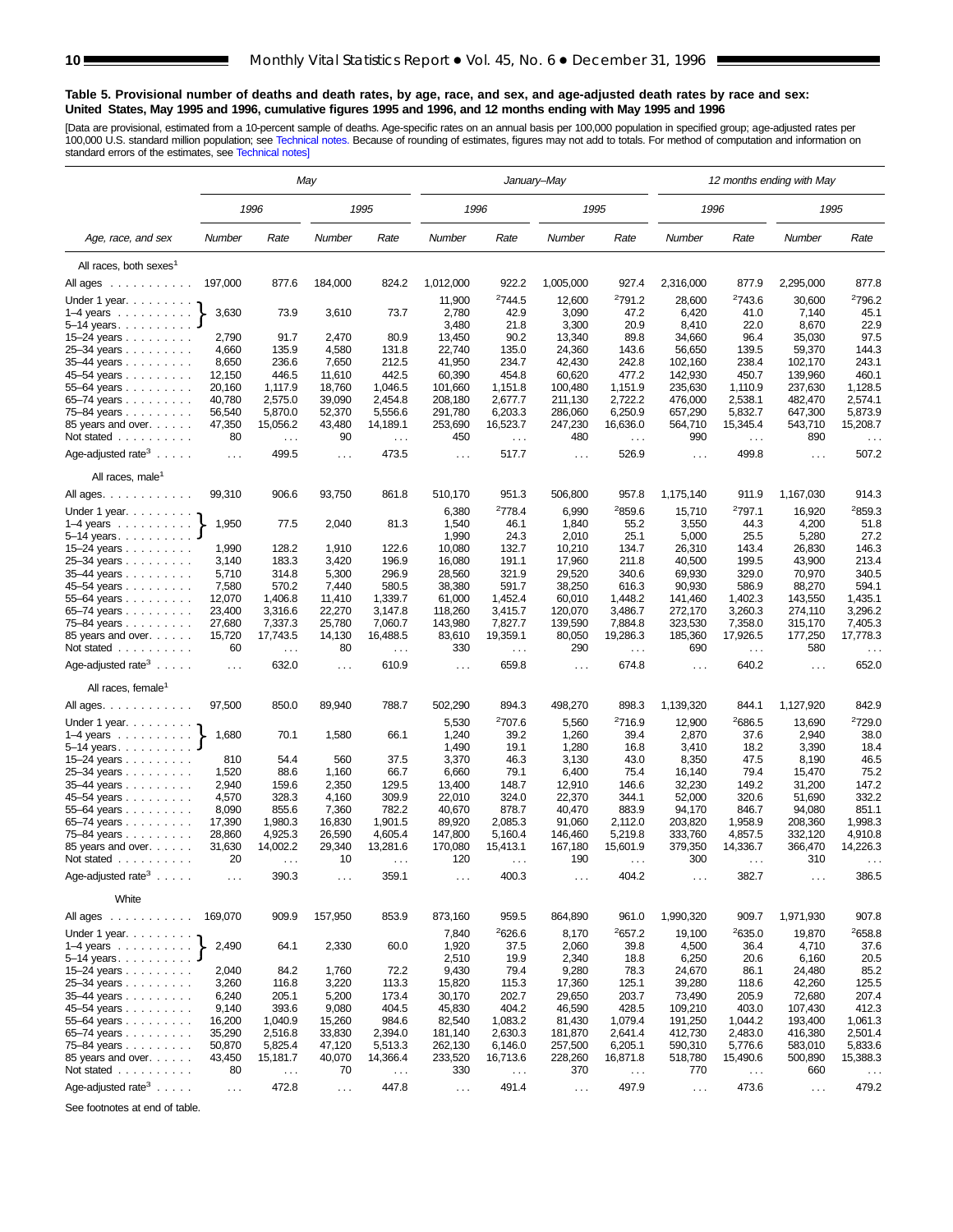#### **Table 5. Provisional number of deaths and death rates, by age, race, and sex, and age-adjusted death rates by race and sex: United States, May 1995 and 1996, cumulative figures 1995 and 1996, and 12 months ending with May 1995 and 1996—Con.**

[Data are provisional, estimated from a 10-percent sample of deaths. Age-specific rates on an annual basis per 100,000 population in specified group; age-adjusted rates per<br>100,000 U.S. standard million population; see Tec

|                                           | May               |               |               |               |                                | January–May   |                               | 12 months ending with May |                      |                      |                  |                    |
|-------------------------------------------|-------------------|---------------|---------------|---------------|--------------------------------|---------------|-------------------------------|---------------------------|----------------------|----------------------|------------------|--------------------|
|                                           |                   | 1996          |               | 1995          |                                | 1996          |                               | 1995                      |                      | 1996                 |                  | 1995               |
| Age, race, and sex                        | Number            | Rate          | Number        | Rate          | Number                         | Rate          | Number                        | Rate                      | Number               | Rate                 | Number           | Rate               |
| White male                                |                   |               |               |               |                                |               |                               |                           |                      |                      |                  |                    |
| All ages                                  | 84,860            | 930.5         | 79,820        | 879.7         | 435,100                        | 974.2         | 431,240                       | 976.9                     | 999,920              | 931.3                | 991,350          | 930.6              |
| Under 1 year                              |                   |               |               |               | 4,160                          | 2648.6        | 4,570                         | 2717.5                    | 10,590               | <sup>2</sup> 685.9   | 10,890           | 2703.9             |
| 1–4 years $\ldots \ldots$                 | 1,420             | 71.3          | 1,310         | 65.8          | 1,100                          | 41.5          | 1,310                         | 49.8                      | 2,590                | 40.9                 | 2,860            | 44.5               |
| 5–14 years                                |                   |               |               |               | 1,410                          | 21.7          | 1,420                         | 22.3                      | 3,680                | 23.6                 | 3,740            | 24.2               |
| $15 - 24$ years                           | 1,460             | 117.5         | 1,320         | 105.6         | 6,930                          | 113.7         | 7,050                         | 115.5                     | 18,380               | 125.0                | 18,480           | 125.4              |
| 25–34 years                               | 2,230             | 158.2         | 2,410         | 168.0         | 11,470                         | 165.5         | 13,000                        | 185.5                     | 28,770               | 172.0                | 31,680           | 186.3              |
| 35–44 years                               | 4,270             | 279.8         | 3,730         | 248.1         | 20,850                         | 279.2         | 21,000                        | 287.6                     | 51,030               | 285.1                | 51,280           | 292.0              |
| 45–54 years                               | 5,760             | 502.2         | 5,960         | 537.8         | 29,290                         | 523.0         | 29,680                        | 553.2                     | 69,990               | 523.0                | 68,320           | 531.3              |
| 55–64 years                               | 9,710             | 1,296.8       | 9,470         | 1,271.7       | 49,580                         | 1,352.4       | 49,530                        | 1,366.6                   | 115,540              | 1,311.8              | 118,440          | 1,353.0            |
| 65–74 years                               | 20,520            | 3,260.7       | 19,310        | 3,053.8       | 103,550                        | 3,351.4       | 104,360                       | 3,389.6                   | 237,350              | 3,184.2              | 238,980          | 3,213.0            |
| 75-84 years                               | 25,090            | 7,308.7       | 23,360        | 7,032.6       | 129,780<br>7,753.3             |               | 126,090<br>7,827.9<br>292,270 |                           | 7,303.1              | 284,660              | 7,351.8          |                    |
| 85 years and over                         | 14,330            | 17,884.4      | 12,890        | 16,677.9      | 76,710<br>19,647.6             |               | 72,980                        | 19,488.4                  | 169,150              | 18,110.3             | 161,580          | 17,953.3           |
| Not stated $\ldots$                       | 60                | $\sim$ $\sim$ | 60            | $\ddotsc$     | 260<br>$\sim$ $\sim$           |               | 230                           | $\sim$ $\sim$             | 570                  | $\sim$ .             | 440              | $\sim$ $\sim$      |
| Age-adjusted rate <sup>3</sup>            | $\sim$ $\sim$     | 600.2         | $\sim$ $\sim$ | 577.8         | $\sim$ $\sim$                  | 623.8         | $\cdots$                      | 637.6                     | $\sim$ .             | 605.2                | $\ldots$         | 615.2              |
| White female                              |                   |               |               |               |                                |               |                               |                           |                      |                      |                  |                    |
| All ages                                  | 84,210            | 890.0         | 78,130        | 829.0         | 438,060                        | 945.3         | 433,650                       | 945.6                     | 990,400<br>888.8     |                      | 980,580          | 885.8              |
| Under 1 year                              |                   |               |               |               | 2603.4<br>3,670<br>820<br>32.9 |               | <sup>2</sup> 592.2<br>3,590   |                           | 8,510                | 2581.3               | 8,980            | <sup>2</sup> 611.3 |
| $1-4$ years                               | 1,080             | 57.1          | 1,020         | 54.0          | 1,090<br>17.7                  |               | 740<br>29.7<br>920            |                           | 1,910                | 31.7                 | 1,850            | 30.3               |
| 5–14 years. $\ldots$                      |                   |               |               |               |                                |               |                               | 15.1                      | 2,570                | 17.4                 | 2,420            | 16.5               |
| 15–24 years                               | 580               | 49.2          | 430           | 36.2          | 2,490                          | 43.2          | 2,240                         | 38.6                      | 6,280                | 45.0                 | 6,000            | 42.9               |
| 25-34 years<br>35–44 years                | 1,020<br>1,970    | 73.8<br>129.9 | 820<br>1,470  | 58.3<br>98.3  | 4,350<br>9,320                 | 63.9<br>125.8 | 4,360<br>8,650                | 63.6<br>119.1             | 10,510<br>22,460     | 64.1<br>126.3        | 10,570<br>21,400 | 63.4<br>122.5      |
| 45–54 years                               | 3,380             | 287.5         | 3,130         | 275.4         | 16,530                         | 288.1         | 16,910                        | 307.3                     | 39,220               | 286.0                | 39,100           | 296.3              |
| 55-64 years                               | 6,490             | 803.6         | 5,790         | 719.1         | 32,970                         | 834.0         | 31,900                        | 813.8                     | 75,700               | 796.2                | 74,960           | 791.6              |
| 65–74 years                               | 14,770            | 1,911.0       | 14,520        | 1,859.7       | 77,590                         | 2,043.5       | 77,500                        | 2,036.6                   | 175,380              | 1,913.0              | 177.400          | 1,926.6            |
| 75–84 years                               | 25,780            | 4,864.5       | 23,760        | 4,547.4       | 132,350                        | 5,108.0       | 131,420                       | 5,175.3                   | 298,030              | 4,793.8              | 298,350          | 4,873.4            |
| 85 years and over                         | 29,130            | 14,135.7      | 27,180        | 13,480.3      | 156,810                        | 15,577.5      | 155,280                       | 15,870.4                  | 349,630              | 14,477.4             | 339,310          | 14,408.1           |
| Not stated                                | 20                | $\sim$ .      | 10            | $\ldots$      | 70                             | $\sim$ .      | 140                           | $\sim$ .                  | 190                  | $\ldots$             | 220              | $\sim$ $\sim$      |
| Age-adjusted rate <sup>3</sup>            | $\sim$ .          | 366.8         | $\ldots$      | 338.8         | $\cdots$                       | 381.5         | $\cdots$                      | 381.2                     | $\ldots$             | 363.4                | .                | 365.3              |
| <b>Black</b>                              |                   |               |               |               |                                |               |                               |                           |                      |                      |                  |                    |
| All ages                                  | 24,190            | 851.6         | 22,750        | 809.9         | 122,940                        | 884.8         | 123,880                       | 907.5                     | 286,100              | 857.9                | 284,950          | 866.4              |
|                                           |                   |               |               |               | 3,720                          | 21,422.8      | 3,980                         | 21,545.4                  | 8,690                | <sup>2</sup> 1,388.2 | 9,680            | 21,561.3           |
| Under 1 year                              | 1,020             | 132.6         | 1,120         | 146.6         | 730                            | 72.4          | 990                           | 95.2                      | 1,590                | 64.5                 | 2,180            | 87.3               |
| 1–4 years $\ldots$<br>5-14 years.         |                   |               |               |               | 810                            | 32.7          | 810                           | 32.9                      | 1,770                | 29.8                 | 2,040            | 34.9               |
| $15 - 24$ years                           | 590               | 127.4         | 610           | 131.9         | 3,440                          | 151.4         | 3,510                         | 156.2                     | 8,530                | 155.8                | 9,140            | 168.5              |
| 25–34 years                               | 1,270             | 276.9         | 1,240         | 269.1         | 6,250                          | 278.0         | 6,390                         | 284.6                     | 15,710               | 290.5                | 15,390           | 282.5              |
| 35-44 years                               | 2,160             | 482.3         | 2,200         | 501.4         | 10,800                         | 493.1         | 11,680                        | 549.4                     | 26,250               | 500.9                | 26,920           | 526.9              |
| 45-54 years                               | 2,670             | 931.8         | 2,210         | 809.9         | 12,960                         | 928.3         | 12,310                        | 934.0                     | 30,190               | 909.1                | 28,580           | 908.5              |
| 55-64 years                               | 3,490             | 1,915.6       | 3,060         | 1,698.7       | 16,960                         | 1,902.6       | 16,800                        | 1,920.1                   | 39,130               | 1,827.7              | 38,930           | 1,847.7            |
| 65-74 years                               | 4,770             | 3,459.3       | 4,740         | 3,464.3       | 23,710                         | 3,509.5       | 25,910                        | 3,893.3                   | 55,470               | 3,413.5              | 58,460           | 3,637.8            |
| 75–84 years                               | 4,890             | 6,873.0       | 4,580         | 6,536.5       | 25,780                         | 7.406.1       | 24,870                        | 7,302.6                   | 58,340               | 6,978.5              | 56,120           | 6,827.3            |
| 85 years and over                         | 3,330             | 14,041.2      | 2,980         | 12,852.4      | 17,670                         | 15,207.2      | 16,530                        | 14,671.3                  | 40,220               | 14,415.8             | 37,310           | 13,767.5           |
| Not stated $\ldots$                       |                   |               | 20            |               | 120                            |               | 110                           |                           | 210                  |                      | 210              |                    |
| Age-adjusted rate <sup>3</sup> $\ldots$ . | $\ldots$ .        | 754.4         | $\cdots$      | 719.2         | $\ldots$                       | 775.7         | $\sim$ $\sim$                 | 806.2                     | $\sim$ $\sim$ $\sim$ | 755.5                | .                | 773.1              |
| Black male                                |                   |               |               |               |                                |               |                               |                           |                      |                      |                  |                    |
| All ages                                  | 12,450            | 923.7         | 12,140        | 911.3         | 65,960                         | 1,000.5       | 66,190                        | 1,022.5                   | 153,930              | 972.8                | 153,780          | 985.9              |
| Under 1 year $\ldots \ldots$              |                   |               |               |               | 2,010                          | 21,522.4      | 2,140                         | 21,633.5                  | 4,630                | 21,460.6             | 5,400            | 21,714.3           |
| $1-4$ years $\ldots$                      | 490               | 125.6         | 630           | 162.6         | 370                            | 71.4          | 490                           | 95.8                      | 800                  | 64.0                 | 1,150            | 90.8               |
| 5-14 years.                               |                   |               |               |               | 470                            | 37.4          | 510                           | 42.2                      | 1,090                | 36.2                 | 1,290            | 43.5               |
| 15-24 years                               | 390               | 168.2         | 500           | 216.4         | 2,760                          | 242.8         | 2,780                         | 248.4                     | 6,820                | 249.0                | 7,300            | 269.5              |
| 25–34 years                               | 840               | 386.8         | 920           | 422.3         | 4,200                          | 394.7         | 4,520                         | 425.1                     | 10,700               | 418.0                | 10,930           | 424.3              |
| 35–44 years                               | 1,280             | 612.1         | 1,390         | 679.1         | 7,000                          | 685.2         | 7,760                         | 780.7                     | 17,270               | 706.1                | 17,930           | 752.4              |
| 45-54 years                               | 1,670             | 1,286.1       | 1,350         | 1,091.7       | 8,220                          | 1,300.9       | 7,630                         | 1,275.8                   | 18,940               | 1,258.5              | 17,810           | 1,248.9            |
| 55–64 years                               | 2,060             | 2,601.2       | 1,630         | 2,083.8       | 10,100                         | 2,609.2       | 9,180                         | 2,412.4                   | 22,930               | 2,462.9              | 21,980           | 2,399.6            |
| 65–74 years                               | 2,470             | 4,288.5       | 2,590         | 4,551.5       | 12,810                         | 4,544.6       | 13,740                        | 4,963.6                   | 30,230               | 4,458.7              | 30,810           | 4,612.3            |
| 75-84 years                               | 2,130             | 8,164.8       | 2,070         | 8,124.2       | 12,170                         | 9,532.8       | 11,580                        | 9,362.6                   | 26,910               | 8,794.1              | 26,150           | 8,775.2            |
| 85 years and over                         | 1,130             | 16,470.7      | 1,040         | 15,500.2      | 5,790                          | 17,289.6      | 5,790                         | 17,716.1                  | 13,490               | 16,654.3             | 12,890           | 16,316.5           |
| Not stated                                | $\qquad \qquad -$ | $\sim$ $\sim$ | 20            | $\sim$ $\sim$ | 70                             | $\sim$ $\sim$ | 60                            | $\sim$ .                  | 110                  | $\sim$ $\sim$        | 130              | $\sim$ $\sim$      |
| Age-adjusted rate $3 \ldots$ .            | $\sim$            | 961.7         | $\sim$ $\sim$ | 940.0         | $\sim$ $\sim$                  | 1,033.5       | $\sim$ $\sim$                 | 1,056.6                   | $\ldots$             | 1,004.2              | $\sim$ $\sim$    | 1,022.3            |

See footnotes at end of table.

 $\overline{\phantom{a}}$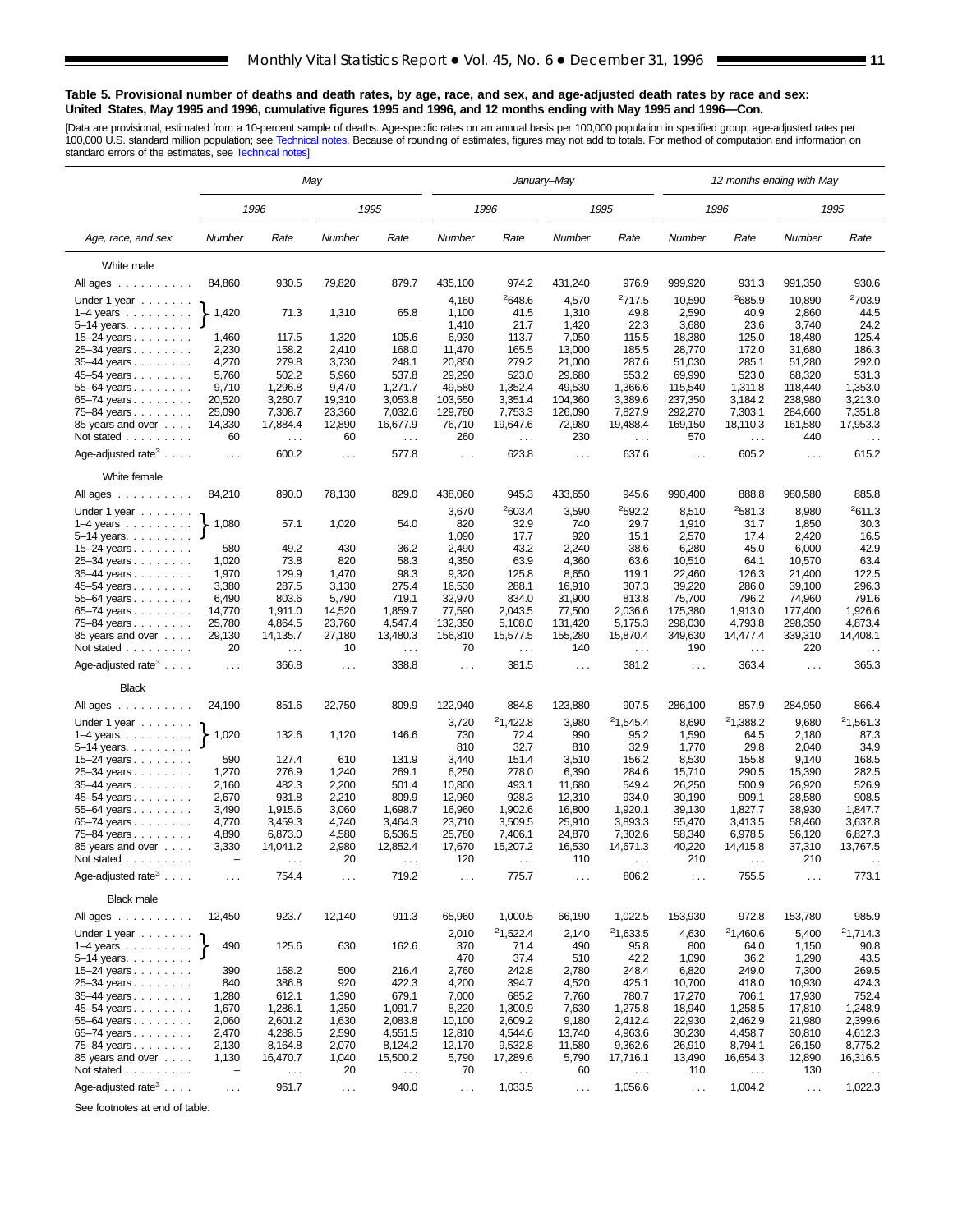#### **Table 5. Provisional number of deaths and death rates, by age, race, and sex, and age-adjusted death rates by race and sex: United States, May 1995 and 1996, cumulative figures 1995 and 1996, and 12 months ending with May 1995 and 1996—Con.**

[Data are provisional, estimated from a 10-percent sample of deaths. Age-specific rates on an annual basis per 100,000 population in specified group; age-adjusted rates per 100,000 U.S. standard million population; see [Technical notes.](#page-16-0) Because of rounding of estimates, figures may not add to totals. For method of computation and information on standard errors of the estimates, see [Technical notes\]](#page-16-0)

|                                           |          |          | May      |                      |                      |          | January-May |                      | 12 months ending with May |               |          |          |  |  |
|-------------------------------------------|----------|----------|----------|----------------------|----------------------|----------|-------------|----------------------|---------------------------|---------------|----------|----------|--|--|
|                                           |          | 1996     |          | 1995                 |                      | 1996     |             | 1995                 |                           | 1996          |          | 1995     |  |  |
| Age, race, and sex                        | Number   | Rate     | Number   | Rate                 | Number               | Rate     | Number      | Rate                 | Number                    | Rate          | Number   | Rate     |  |  |
| <b>Black female</b>                       |          |          |          |                      |                      |          |             |                      |                           |               |          |          |  |  |
| All ages                                  | 11,740   | 786.5    | 10,610   | 718.5                | 56,980               | 780.4    | 57,690      | 803.9                | 132,170                   | 754.1         | 131,170  | 758.6    |  |  |
| Under 1 year $\ldots$ ,                   |          |          |          |                      | 1,710                | 21,328.4 | 1,840       | 21,454.8             | 4,060                     | 21,313.9      | 4,280    | 21,403.3 |  |  |
| 1–4 years $\ldots \ldots$                 | 540      | 142.5    | 490      | 130.2                | 360                  | 71.4     | 490         | 98.5                 | 790                       | 64.9          | 1,020    | 82.9     |  |  |
| $5-14$ years. $\ldots$                    |          |          |          |                      | 350                  | 28.7     | 300         | 25.1                 | 680                       | 23.3          | 750      | 26.0     |  |  |
| 15-24 years                               | 200      | 86.4     | 120      | 51.9                 | 680                  | 60.8     | 730         | 65.8                 | 1,700                     | 62.2          | 1,850    | 68.2     |  |  |
| 25-34 years                               | 430      | 178.1    | 320      | 131.7                | 2,050                | 173.2    | 1,870       | 158.6                | 5,020                     | 176.3         | 4.460    | 155.3    |  |  |
| 35-44 years                               | 880      | 368.7    | 810      | 346.0                | 3,800                | 325.7    | 3,920       | 346.2                | 8,980                     | 321.3         | 8,990    | 329.8    |  |  |
| 45-54 years                               | 1,000    | 638.2    | 850      | 569.6                | 4,740                | 619.5    | 4,670       | 648.0                | 11,250                    | 619.5         | 10,770   | 626.2    |  |  |
| 55-64 years                               | 1,430    | 1,388.4  | 1,430    | 1,403.1              | 6,850                | 1,359.3  | 7,620       | 1,539.9              | 16,200                    | 1,338.8       | 16,940   | 1,422.3  |  |  |
| 65-74 years                               | 2,300    | 2,864.4  | 2,150    | 2,690.2              | 10,900               | 2,768.6  | 12.170      | 3,129.0              | 25,250                    | 2,666.3       | 27,650   | 2,944.6  |  |  |
| 75-84 years                               | 2,760    | 6,125.1  | 2,500    | 5,606.8              | 13,610               | 6,171.4  | 13,290      | 6,119.3              | 31,420                    | 5,928.3       | 29,970   | 5,719.5  |  |  |
| 85 years and over                         | 2,200    | 13,052.4 | 1,950    | 11,834.9             | 11,880               | 14,362.7 | 10,740      | 13,438.7             | 26,720                    | 13,494.9      | 24,420   | 12,718.8 |  |  |
| Not stated                                | -        | $\cdots$ | -        | $\sim$ $\sim$ $\sim$ | 50                   | $\cdots$ | 50          | $\sim$ $\sim$ $\sim$ | 100                       | $\sim$ $\sim$ | 80       | $\cdots$ |  |  |
| Age-adjusted rate <sup>3</sup> $\ldots$ . | $\cdots$ | 595.2    | $\cdots$ | 549.2                | $\sim$ $\sim$ $\sim$ | 577.1    | $\cdots$    | 613.4                | $\cdots$                  | 562.5         | $\cdots$ | 579.6    |  |  |

. . . Category not applicable.

– Quantity zero.

 $1$ Includes races other than white and black.

<sup>2</sup>Death rates for "Under 1 year" (based on population estimates) differ from infant mortality rates (based on live births); see [table 9](#page-15-0) for infant mortality rates.

<sup>3</sup> For method of computation, see [Technical notes.](#page-16-0)

NOTES: Figures include all revisions received from the States. Cumulative and 12-month figures for the current year reflect revisions received for previous months, and figures for earlier years may differ from those previously published.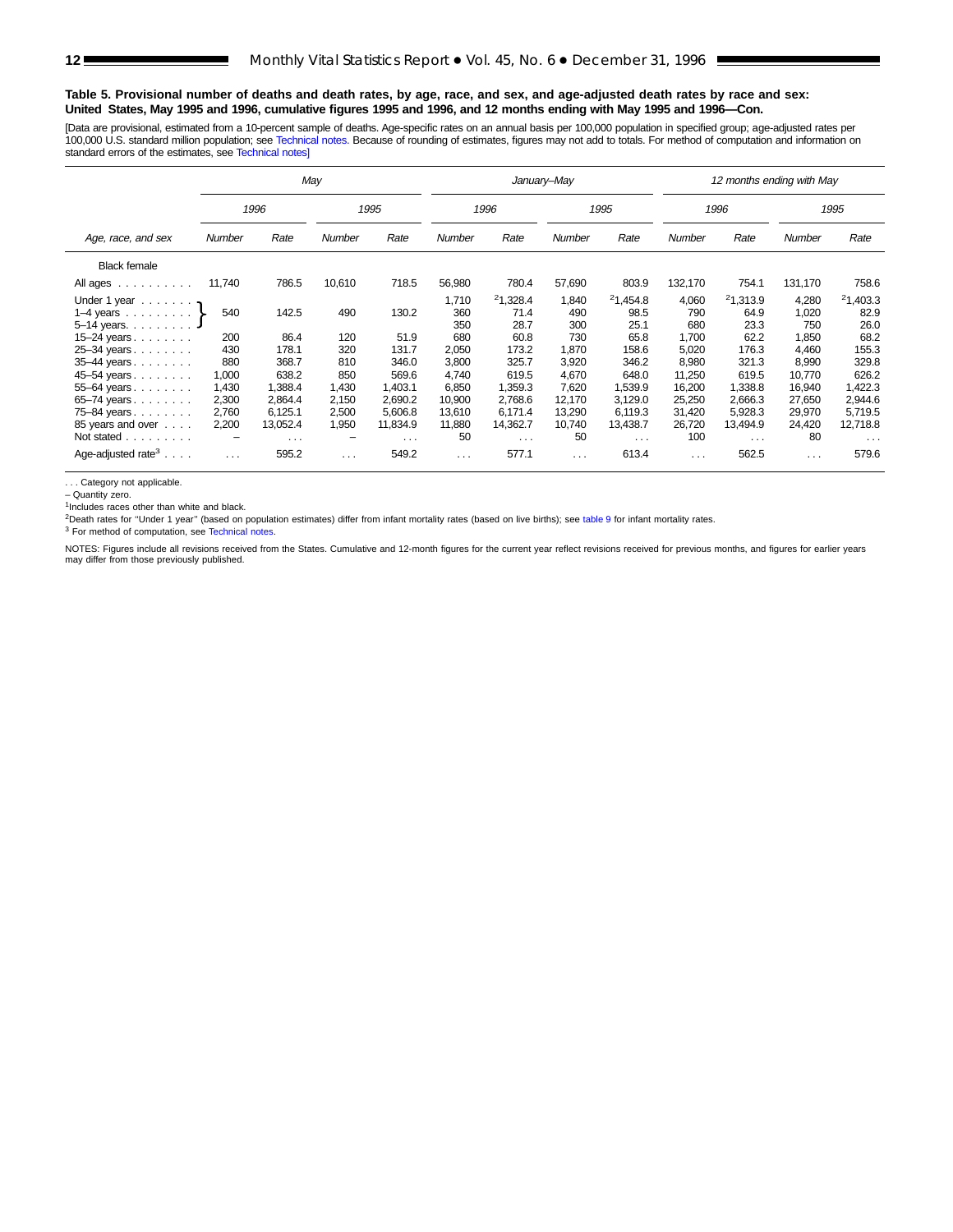#### <span id="page-12-0"></span>Table 6. Provisional number of deaths and death rates for 72 selected causes, Human immunodeficiency virus infection, and Alzheimer's disease: United States, May 1995 and 1996, cumulative figures 1995 and 1996, and 12 months ending with May 1995 and 1996

[Data are provisional, estimated from <sup>a</sup> 10-percent sample of deaths. Rates on an annual basis per 100,000 estimated population. Because of rounding of estimates, figures may not add to totals. For method of computation and information on standard errors of the estimates, see [Technical](#page-16-1) notes. For explanation of asterisks preceding cause-of-death categories, see [Technical](#page-16-1) notes]

|                                                                                                 |        | May   |             | January-May |           |         |           |       |           | 12 months ending with May |           |       |
|-------------------------------------------------------------------------------------------------|--------|-------|-------------|-------------|-----------|---------|-----------|-------|-----------|---------------------------|-----------|-------|
|                                                                                                 | 1996   |       | 1995        |             | 1996      |         | 1995      |       | 1996      |                           | 1995      |       |
| Cause of death (Based on the Ninth Revision, International Classification of Diseases, 1975)    | Number | Rate  | Number Rate |             | Number    | Rate    | Number    | Rate  | Number    | Rate                      | Number    | Rate  |
|                                                                                                 |        | 877.6 | 184,000     | 824.2       | 1,012,000 | 922.2   | 1,005,000 | 927.4 | 2,316,000 | 877.9                     | 2,295,000 | 877.8 |
|                                                                                                 |        |       |             |             |           |         |           |       |           |                           |           |       |
|                                                                                                 | 20     |       | 40          |             | 360       | 0.3     | 240       | 0.2   | 750       | 0.3                       | 620       | 0.2   |
|                                                                                                 | 60     |       | 70          |             | 450       | 0.4     | 670       | 0.6   | 1,140     | 0.4                       | 1,450     | 0.6   |
|                                                                                                 | 60     |       | 30          |             | 360       | 0.3     | 500       | 0.5   | 930       | 0.4                       | 1,050     | 0.4   |
|                                                                                                 |        |       | 40          |             | 90        |         | 180       | 0.2   | 210       | 0.1                       | 410       | 0.2   |
|                                                                                                 |        |       |             |             | 10        |         |           |       | 20        |                           |           |       |
|                                                                                                 | ÷      |       |             |             |           |         | 10        |       |           |                           | 10        |       |
|                                                                                                 | 20     |       | 40          |             | 130       | 0.1     | 180       | 0.2   | 250       | 0.1                       | 340       | 0.1   |
|                                                                                                 | 1,900  | 8.5   | 1,660       | 7.4         | 9,700     | 8.8     | 9,600     | 8.9   | 21,300    | 8.1                       | 20,290    | 7.8   |
|                                                                                                 |        |       |             |             |           |         |           |       |           |                           |           |       |
|                                                                                                 |        |       |             |             |           | $\star$ |           |       |           | $\star$                   |           |       |
|                                                                                                 | 340    | 1.5   | 290         | 1.3         | 1,520     | 1.4     | 1,440     | 1.3   | 3,600     | 1.4                       | 3,180     | 1.2   |
|                                                                                                 |        |       |             |             |           |         | 80        |       | 50        |                           | 120       | 0.0   |
| All other infectious and parasitic                                                              |        |       |             |             |           |         |           |       |           |                           |           |       |
| diseases <sup>1</sup> 001-003,005,020-032,037,039-041,*042-*044,046-054,056-066,071-088,098-139 | 3,500  | 15.6  | 3,860       | 17.3        | 18,150    | 16.5    | 20,890    | 19.3  | 46,270    | 17.5                      | 48,690    | 18.6  |
| Malignant neoplasms, including neoplasms of lymphatic and hematopoietic tissues 140–208         | 45,900 | 204.7 | 43,370      | 194.6       | 228,250   | 207.9   | 224,200   | 206.9 | 540,500   | 204.9                     | 539,860   | 206.5 |
|                                                                                                 | 590    | 2.6   | 620         | 2.8         | 3,280     | 3.0     | 3,480     | 3.2   | 7,780     | 2.9                       | 8,010     | 3.1   |
| Malignant neoplasms of digestive organs and peritoneum150–159                                   | 10.880 | 48.5  | 10.100      | 45.3        | 53,230    | 48.5    | 51,890    | 47.9  | 126,590   | 48.0                      | 126,620   | 48.4  |
|                                                                                                 | 13,590 | 60.6  | 12,280      | 55.1        | 67,310    | 61.3    | 64,610    | 59.6  | 157,640   | 59.7                      | 154,980   | 59.3  |
|                                                                                                 | 3,750  | 16.7  | 3,330       | 14.9        | 18,430    | 16.8    | 18,410    | 17.0  | 44,030    | 16.7                      | 44,160    | 16.9  |
|                                                                                                 | 5,370  | 23.9  | 4,800       | 21.5        | 25,230    | 23.0    | 25,510    | 23.5  | 60,510    | 22.9                      | 62,190    | 23.8  |
|                                                                                                 | 1.890  | 8.4   | 2.170       | 9.7         | 9,840     | 8.9     | 10.060    | 9.3   | 22,860    | 8.7                       | 22.410    | 8.6   |
|                                                                                                 | 5,320  | 23.7  | 5.630       | 25.3        | 27,650    | 25.2    | 27,320    | 25.2  | 65,920    | 25.0                      | 66,890    | 25.6  |
|                                                                                                 | 1,620  | 7.2   | 1,710       | 7.7         | 8,750     | 8.0     | 8,240     | 7.6   | 20,130    | 7.6                       | 19,740    | 7.5   |
|                                                                                                 | 2,890  | 12.9  | 2,730       | 12.2        | 14,540    | 13.2    | 14,680    | 13.5  | 35,020    | 13.3                      | 34,870    | 13.3  |
| Benign neoplasms, carcinoma in situ, and neoplasms of uncertain behavior and                    |        |       |             |             |           |         |           |       |           |                           |           |       |
|                                                                                                 | 680    | 3.0   | 760         | 3.4         | 3,390     | 3.1     | 3,940     | 3.6   | 7,850     | 3.0                       | 8,310     | 3.2   |
|                                                                                                 | 5,210  | 23.2  | 4,940       | 22.2        | 26,540    | 24.2    | 25,920    | 23.9  | 58,950    | 22.3                      | 57,030    | 21.8  |
|                                                                                                 | 260    | 1.2   | 320         | 1.4         | 1,750     | 1.6     | 1,660     | 1.5   | 3,920     | 1.5                       | 3,480     | 1.3   |
|                                                                                                 | 280    | 1.2   | 350         | 1.6         | 1,610     | 1.5     | 1,900     | 1.8   | 3,990     | 1.5                       | 4,330     | 1.7   |
|                                                                                                 | 70     |       | 70          |             | 320       | 0.3     | 420       | 0.4   | 680       | 0.3                       | 870       | 0.3   |
|                                                                                                 | 81,420 | 363.1 | 75,570      | 339.1       | 417,840   | 380.6   | 416,810   | 384.6 | 943,550   | 357.6                     | 939,190   | 359.2 |
|                                                                                                 | 62,550 | 278.9 | 58,950      | 264.6       | 324,290   | 295.4   | 323,580   | 298.6 | 731,580   | 277.3                     | 730,050   | 279.2 |
| Rheumatic fever and rheumatic heart disease390–398                                              | 380    | 1.7   | 370         | 1.7         | 2,290     | 2.1     | 2,350     | 2.2   | 4,980     | 1.9                       | 5,360     | 2.0   |
|                                                                                                 | 2,330  | 10.4  | 1,980       | 8.9         | 11,400    | 10.4    | 10,420    | 9.6   | 25,470    | 9.7                       | 23,810    | 9.1   |
|                                                                                                 | 140    | 0.6   | 240         | 1.1         | 980       | 0.9     | 1,170     | 1.1   | 2,150     | 0.8                       | 2,530     | 1.0   |
|                                                                                                 | 40,820 | 182.0 | 38,680      | 173.6       | 209,620   | 190.9   | 212,270   | 195.8 | 474,770   | 179.9                     | 479,940   | 183.6 |
|                                                                                                 | 18,590 | 82.9  | 17.490      | 78.5        | 95,220    | 86.7    | 96,750    | 89.3  | 215,660   | 81.7                      | 221,060   | 84.5  |
| 0ther acute and subacute forms of ischemic heart disease 411                                    | 260    | 1.2   | 180         | 0.8         | 1.140     | 1.0     | 1,150     | 1.1   | 2,580     | 1.0                       | 2,680     | 1.0   |
| Angina pectoris                                                                                 | 80     |       | 40          |             | 320       | 0.3     | 310       | 0.3   | 740       | 0.3                       | 810       | 0.3   |
| Old myocardial infarction and other forms of                                                    |        |       |             |             |           |         |           |       |           |                           |           |       |
|                                                                                                 | 21,890 | 97.6  | 20,970      | 94.1        | 112,950   | 102.9   | 114,060   | 105.2 | 255,790   | 97.0                      | 255,390   | 97.7  |
|                                                                                                 | 1,380  | 6.2   | 1,170       | 5.2         | 7,330     | 6.7     | 6,850     | 6.3   | 16,000    | 6.1                       | 15,080    | 5.8   |
| All other forms of heart disease415–423,425–429                                                 | 17,500 | 78.0  | 16,510      | 74.1        | 92,670    | 84.4    | 90,520    | 83.5  | 208,220   | 78.9                      | 203,340   | 77.8  |
|                                                                                                 | 1,070  | 4.8   | 1,060       | 4.8         | 5,470     | 5.0     | 5,540     | 5.1   | 12,410    | 4.7                       | 11,410    | 4.4   |
|                                                                                                 | 14,380 | 64.1  | 12,140      | 54.5        | 70,110    | 63.9    | 68,830    | 63.5  | 158,040   | 59.9                      | 154,990   | 59.3  |
|                                                                                                 | 2,030  | 9.0   | 1,650       | 7.4         | 10,100    | 9.2     | 9,430     | 8.7   | 22,370    | 8.5                       | 21,300    | 8.1   |
| Cerebral thrombosis and unspecified occlusion of cerebral arteries 434.0,434.9                  | 1,080  | 4.8   | 1,140       | 5.1         | 5,380     | 4.9     | 6,160     | 5.7   | 12,630    | 4.8                       | 14,460    | 5.5   |
|                                                                                                 | 70     |       | 60          |             | 290       | 0.3     | 240       | 0.2   | 700       | 0.3                       | 750       | 0.3   |
| All other and late effects of cerebrovascular diseases 430,433,435–438                          | 11,200 | 49.9  | 9,290       | 41.7        | 54,340    | 49.5    | 53,000    | 48.9  | 122,350   | 46.4                      | 118,490   | 45.3  |
|                                                                                                 |        |       |             |             |           |         |           |       |           |                           |           |       |

See footnotes at end of table.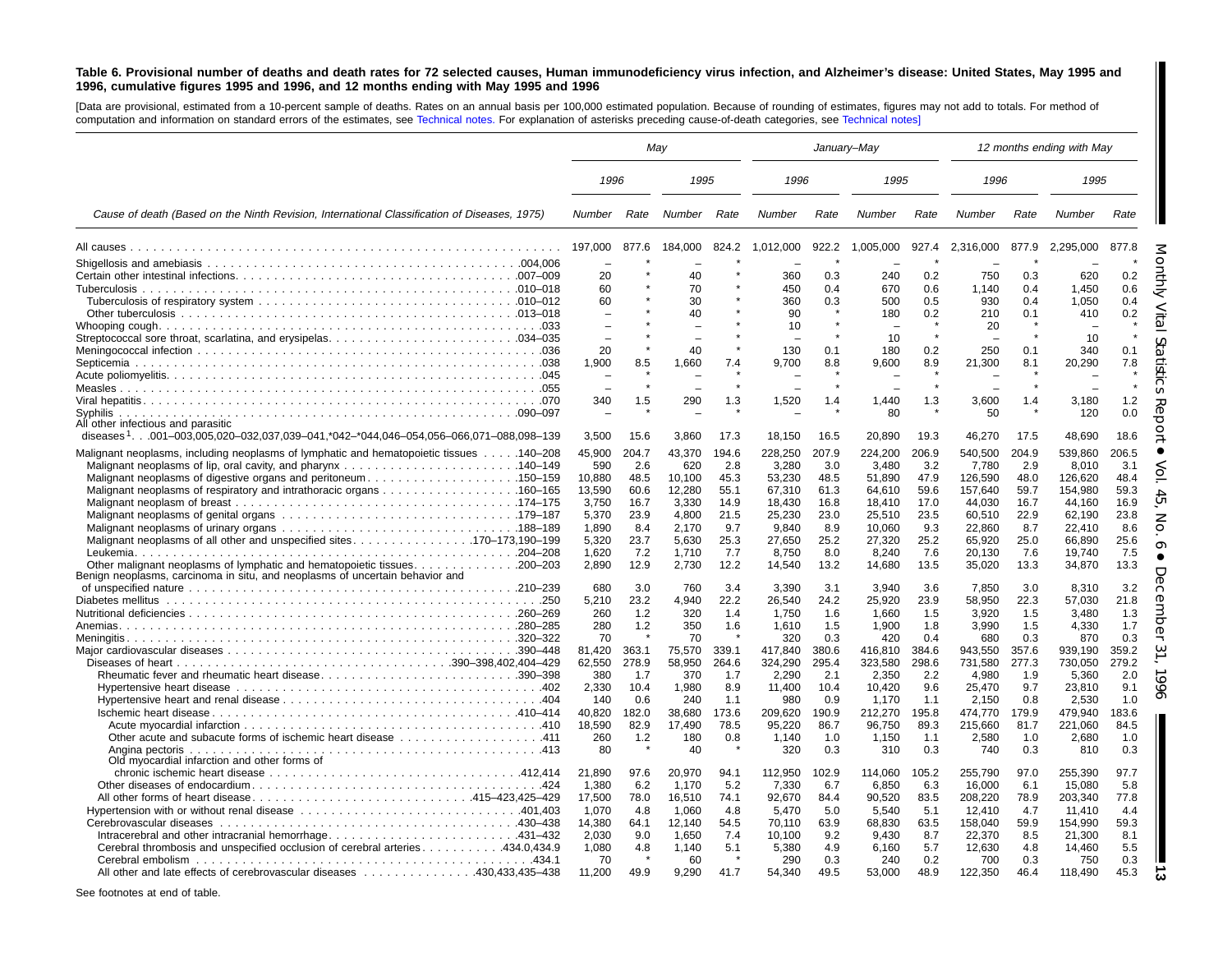#### Table 6. Provisional number of deaths and death rates for 72 selected causes, Human immunodeficiency virus infection, and Alzheimer's disease: United States, May 1995 and 1996, cumulative figures 1995 and 1996, and 12 months ending with May 1995 and 1996-Con.

[Data are provisional, estimated from <sup>a</sup> 10-percent sample of deaths. Rates on an annual basis per 100,000 estimated population. Because of rounding of estimates, figures may not add to totals. For method of computation and information on standard errors of the estimates, see [Technical](#page-16-1) notes. For explanation of asterisks preceding cause-of-death categories, see [Technical](#page-16-1) notes]

|                                                                                                                                   | May                      |             |                          |              |                 | January-May |                 |             |                  |             | 12 months ending with May |             |
|-----------------------------------------------------------------------------------------------------------------------------------|--------------------------|-------------|--------------------------|--------------|-----------------|-------------|-----------------|-------------|------------------|-------------|---------------------------|-------------|
|                                                                                                                                   | 1996                     |             | 1995                     |              | 1996            |             | 1995            |             | 1996             |             | 1995                      |             |
| Cause of death (Based on the Ninth Revision, International Classification of Diseases, 1975)                                      | Number                   | Rate        | Number                   | Rate         | Number          | Rate        | Number          | Rate        | Number           | Rate        | Number                    | Rate        |
| Cerebrovascular diseases-Con.                                                                                                     |                          |             |                          |              |                 |             |                 |             |                  |             |                           |             |
| Atherosclerosis                                                                                                                   | 1.260<br>2,170           | 5.6<br>9.7  | 1,320<br>2,090           | 5.9<br>9.4   | 6.860<br>11,110 | 6.2<br>10.1 | 7.470<br>11,390 | 6.9<br>10.5 | 15.780<br>25,730 | 6.0<br>9.8  | 16.730<br>26,010          | 6.4<br>9.9  |
|                                                                                                                                   | 50                       | $\star$     | 40                       | $\star$      | 250             | 0.2         | 330             | 0.3         | 460              | 0.2         | 490                       | 0.2         |
|                                                                                                                                   | 6.720                    | 30.0        | 5,910                    | 26.5         | 39,580          | 36.0        | 39,750          | 36.7        | 80,000           | 30.3        | 79.280                    | 30.3        |
|                                                                                                                                   | 6,710                    | 29.9        | 5,910                    | 26.5         | 39,120          | 35.6        | 39,350          | 36.3        | 79,470           | 30.1        | 78,810                    | 30.1        |
|                                                                                                                                   | 10                       |             |                          |              | 460             | 0.4         | 400             | 0.4         | 540              | 0.2         | 460                       | 0.2         |
| Chronic obstructive pulmonary diseases and allied conditions490-496                                                               | 9,170                    | 40.9        | 8,340                    | 37.4         | 49,510          | 45.1        | 49,010          | 45.2        | 104,050          | 39.4        | 101,690                   | 38.9        |
|                                                                                                                                   | 210<br>1,570             | 0.9<br>7.0  | 210<br>1,270             | 0.9<br>5.7   | 1.650<br>8,160  | 1.5<br>7.4  | 1.490<br>8,500  | 1.4<br>7.8  | 3.130<br>17,070  | 1.2<br>6.5  | 3.290<br>17,740           | 1.3<br>6.8  |
|                                                                                                                                   | 390                      | 1.7         | 510                      | 2.3          | 2.080           | 1.9         | 2.580           | 2.4         | 5.010            | 1.9         | 5.330                     | 2.0         |
| 0ther chronic obstructive pulmonary diseases and allied conditions494–496                                                         | 7,000                    | 31.2        | 6,350                    | 28.5         | 37,630          | 34.3        | 36,430          | 33.6        | 78,840           | 29.9        | 75,330                    | 28.8        |
|                                                                                                                                   | 490                      | 2.2         | 590                      | 2.6          | 2,370           | 2.2         | 2.690           | 2.5         | 5.570            | 2.1         | 5.910                     | 2.3         |
|                                                                                                                                   | 50                       |             | 50                       |              | 200             | 0.2         | 190             | 0.2         | 410              | 0.2         | 420                       | 0.2         |
| Hernia of abdominal cavity and intestinal obstruction without                                                                     |                          |             |                          |              |                 |             |                 |             |                  |             |                           |             |
|                                                                                                                                   | 430                      | 1.9         | 520                      | 2.3          | 2.730           | 2.5         | 2.740           | 2.5         | 5,950            | 2.3         | 6.260                     | 2.4         |
|                                                                                                                                   | 1,930                    | 8.6         | 1.880                    | 8.4          | 10.400          | 9.5         | 10,910          | 10.1        | 24,580           | 9.3         | 25.860                    | 9.9         |
|                                                                                                                                   | 270                      | 1.2         | 200                      | 0.9          | 1.090           | 1.0         | 1,200           | 1.1         | 2,580            | 1.0         | 2.640                     | 1.0         |
|                                                                                                                                   | 2.290                    | 10.2        | 2.220                    | 10.0         | 11.880          | 10.8        | 11,490          | 10.6        | 26,010           | 9.9         | 25.240                    | 9.7         |
| Acute glomerulonephritis and nephrotic syndrome580–581<br>Chronic glomerulonephritis, nephritis and nephropathy, not specified as | 10                       | $\star$     | 20                       | $\pmb{\ast}$ | 90              |             | 120             | 0.1         | 250              | 0.1         | 230                       | 0.1         |
| Renal failure, disorders resulting from impaired renal function, and                                                              | 170                      | 0.8         | 50                       |              | 740             | 0.7         | 530             | 0.5         | 1,550            | 0.6         | 1,470                     | 0.6         |
|                                                                                                                                   | 2.110                    | 9.4         | 2,160                    | 9.7          | 11.050          | 10.0        | 10,850          | 10.0        | 24,210           | 9.2         | 23,540                    | 9.0         |
|                                                                                                                                   | 80                       |             | 60                       |              | 440             | 0.4         | 300             | 0.3         | 870              | 0.3<br>0.2  | 830                       | 0.3         |
|                                                                                                                                   | 50                       |             | 10                       |              | 220             | 0.2         | 180             | 0.2         | 470              |             | 400                       | 0.2         |
|                                                                                                                                   | 30                       |             | 10                       | $\star$      | 140             | 0.1         | 90              |             | 370              | 0.1         | 310                       | 0.1         |
|                                                                                                                                   | $\overline{\phantom{0}}$ |             | $\overline{\phantom{0}}$ | $\pmb{\ast}$ | 10              |             |                 |             | 30               |             | 20                        |             |
| Other complications of pregnancy, childbirth, and the puerperium 640–676                                                          | 30<br>1,020              | 4.5         | 10<br>980                | 4.4          | 130<br>4,820    | 0.1<br>4.4  | 90<br>4.800     | 4.4         | 340<br>11,570    | 0.1<br>4.4  | 290<br>11.760             | 0.1<br>4.5  |
|                                                                                                                                   | 1,120                    | 5.0         | 1,130                    | 5.1          | 5,350           | 4.9         | 5,500           | 5.1         | 13,250           | 5.0         | 13,820                    | 5.3         |
| Birth trauma, intrauterine hypoxia, birth asphyxia, and                                                                           |                          |             |                          |              |                 |             |                 |             |                  |             |                           |             |
|                                                                                                                                   | 160                      | 0.7         | 110                      | 0.5          | 820             | 0.7         | 740             | 0.7         | 2,060            | 0.8         | 2,120                     | 0.8         |
|                                                                                                                                   | 960                      | 4.3         | 1.030                    | 4.6          | 4.530           | 4.1         | 4.760           | 4.4         | 11.190           | 4.2         | 11,700                    | 4.5         |
|                                                                                                                                   | 3,400                    | 15.2        | 3,250                    | 14.6         | 17,990          | 16.4        | 17,820          | 16.4        | 42,390           | 16.1        | 40,950                    | 15.7        |
|                                                                                                                                   | 17,760                   | 79.2        | 16,640                   | 74.7         | 96,880          | 88.2        | 92,750          | 85.6        | 217,580          | 82.5        | 206,640                   | 79.0        |
|                                                                                                                                   | 7,560                    | 33.7        | 6,300                    | 28.3         | 36,640          | 33.4        | 34,680          | 32.0        | 91,750           | 34.8        | 88,320                    | 33.8        |
|                                                                                                                                   | 3.740                    | 16.7        | 2.940                    | 13.2         | 17.310          | 15.8        | 16.200          | 14.9        | 44.890           | 17.0        | 42.540                    | 16.3        |
|                                                                                                                                   | 3,820                    | 17.0        | 3,360                    | 15.1         | 19,330          | 17.6        | 18,480          | 17.0        | 46,870           | 17.8        | 45,780                    | 17.5        |
|                                                                                                                                   | 2.850                    | 12.7        | 2.500                    | 11.2         | 12.170          | 11.1        | 12.680          | 11.7        | 29,310           | 11.1        | 30.790                    | 11.8        |
|                                                                                                                                   | 1,620                    | 7.2         | 1,610                    | 7.2          | 8,780           | 8.0         | 9,180           | 8.5         | 21,970           | 8.3         | 23,200                    | 8.9         |
|                                                                                                                                   | 210                      | 0.9         | 120                      | 0.5          | 1,010           | 0.9         | 820             | 0.7         | 2,460            | 0.9         | 2,340                     | 0.9         |
|                                                                                                                                   | 2.900<br>1.730           | 12.9<br>7.7 | 3.230<br>1.460           | 14.5<br>6.5  | 15.610<br>9,820 | 14.2<br>9.0 | 17.940<br>8.920 | 16.5<br>8.2 | 40.040<br>21,380 | 15.2<br>8.1 | 42.130<br>19,370          | 16.1<br>7.4 |

- Quantity zero. \* Figure does not meet standards of reliability or precision; see [Technical](#page-16-1) notes. 0.0 Quantity more than zero but less than 0.05.

1Includes data for deaths due to Human immunodeficiency virus infection (category numbers \*042–\*044) shown separately below; see [Technical](#page-16-1) notes.

<sup>2</sup>Included in All other infectious and parasitic diseases shown above.

NOTES: Figures include all revisions received from the States. Cumulative and 12-month figures for the current year reflect revisions received for previous months, and figures for earlier years may differ from those previo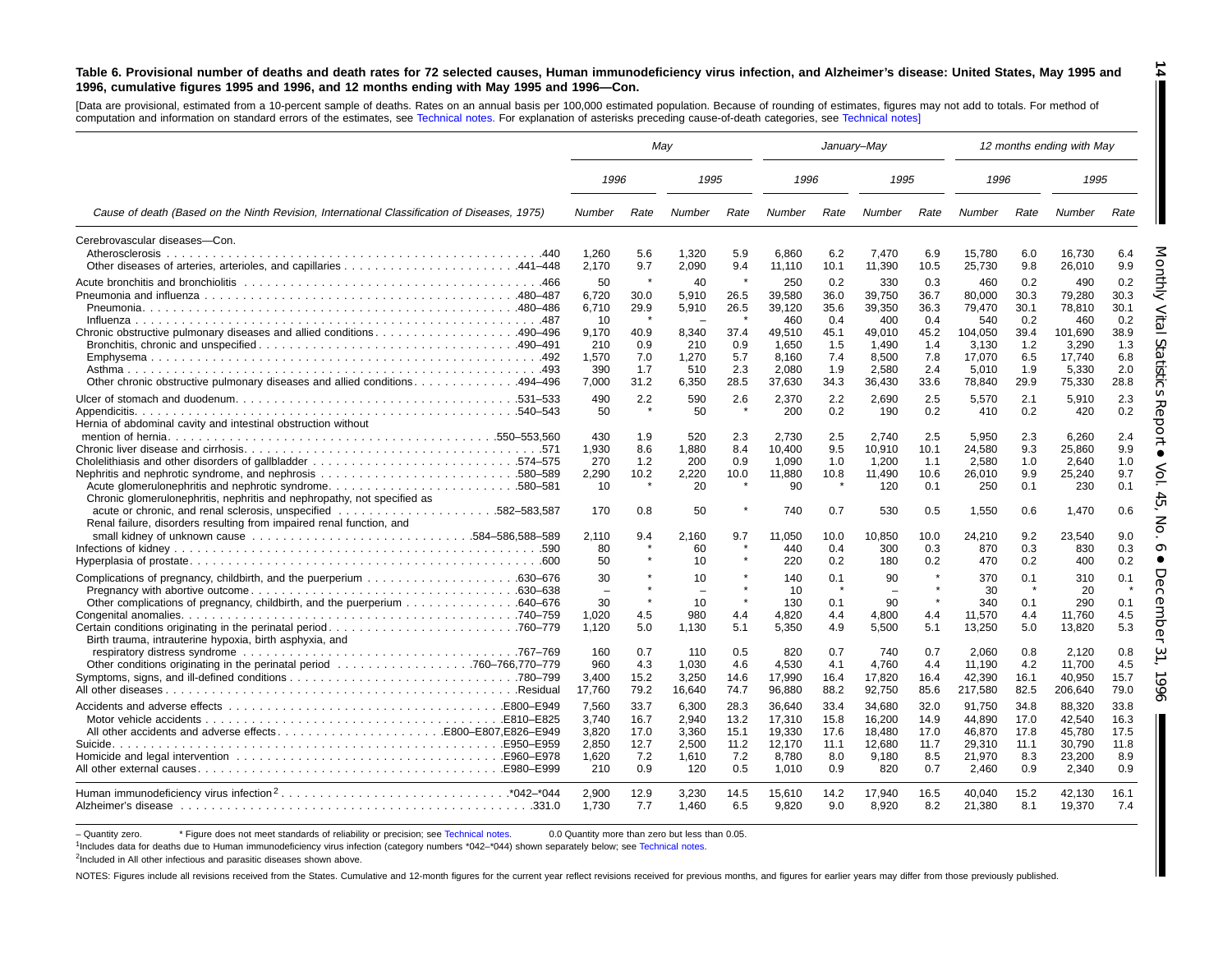#### Table 7. Provisional number of deaths and death rates for 16 selected subcategories of Malignant neoplasms, including neoplasms of lymphatic and hematopoietic tissues: United States, May 1995 and 1996, cumulative figures 1995 and 1996, and 12 months ending with May 1995 and 1996

[Data are provisional, estimated from a 10-percent sample of deaths. Rates on an annual basis per 100,000 estimated population. Because of rounding of estimates, figures may not add to totals. For method of computation and information on standard errors of the estimates, see [Technical](#page-16-1) notes]

|                                                                                                         | May<br>January-May |       |        |       |         |       |         | 12 months ending with May |         |       |         |       |
|---------------------------------------------------------------------------------------------------------|--------------------|-------|--------|-------|---------|-------|---------|---------------------------|---------|-------|---------|-------|
|                                                                                                         | 1996               |       | 1995   |       | 1996    |       | 1995    |                           | 1996    |       | 1995    |       |
| Cause of death (Based on the Ninth Revision, International Classification of Diseases, 1975)            | Number             | Rate  | Number | Rate  | Number  | Rate  | Number  | Rate                      | Number  | Rate  | Number  | Rate  |
| Malignant neoplasms, including neoplasms of lymphatic and hematopoietic tissues 1. 140–208              | 45,900             | 204.7 | 43,370 | 194.6 | 228,250 | 207.9 | 224,200 | 206.9                     | 540,500 | 204.9 | 539,860 | 206.5 |
|                                                                                                         | 960                | 4.3   | 790    | 3.5   | 4,750   | 4.3   | 4,390   | 4.0                       | 10,720  | 4.1   | 10,730  | 4.1   |
|                                                                                                         | 1,200              | 5.3   | 1,230  | 5.5   | 5,420   | 4.9   | 5,820   | 5.4                       | 13.410  | 5.1   | 13,970  | 5.3   |
| Malignant neoplasms of colon, rectum, rectosigmoid junction, and anus  153,154                          | 4,710              | 21.0  | 4,600  | 20.6  | 23,920  | 21.8  | 23,400  | 21.6                      | 56,350  | 21.4  | 58,050  | 22.2  |
|                                                                                                         | 2,710              | 12.1  | 2.240  | 10.0  | 11,770  | 10.7  | 11,300  | 10.4                      | 27.850  | 10.6  | 26,770  | 10.2  |
|                                                                                                         | 13,150             | 58.6  | 11,900 | 53.4  | 65,110  | 59.3  | 62,310  | 57.5                      | 152,450 | 57.8  | 149,550 | 57.2  |
|                                                                                                         | 650                | 2.9   | 670    | 3.0   | 2,710   | 2.5   | 3,040   | 2.8                       | 6,690   | 2.5   | 7,130   | 2.7   |
|                                                                                                         | 370                | 1.6   | 400    | 1.8   | 1,780   | 1.6   | 1,730   | 1.6                       | 4,820   | 1.8   | 4,460   | 1.7   |
| Malignant neoplasms of body of uterus and of uterus, part unspecified 179,182                           | 580                | 2.6   | 350    | 1.6   | 2,490   | 2.3   | 2,410   | 2.2                       | 6,190   | 2.3   | 5,830   | 2.2   |
|                                                                                                         | 1,230              | 5.5   | 1,300  | 5.8   | 5,580   | 5.1   | 5,890   | 5.4                       | 13.270  | 5.0   | 14,200  | 5.4   |
|                                                                                                         | 3,050              | 13.6  | 2,520  | 11.3  | 14,600  | 13.3  | 14,680  | 13.5                      | 34,470  | 13.1  | 35,750  | 13.7  |
|                                                                                                         | 910                | 4.0   | 1,150  | 5.2   | 4,960   | 4.5   | 5,200   | 4.8                       | 11.300  | 4.3   | 11,040  | 4.2   |
| Malignant neoplasms of kidney and other and unspecified urinary organs 189                              | 980                | 4.4   | 1,020  | 4.6   | 4,880   | 4.4   | 4,870   | 4.5                       | 11,560  | 4.4   | 11,370  | 4.3   |
| 191,192. 191,192 Malignant neoplasms of brain and other and unspecified parts of nervous system 191,192 | 870                | 3.9   | 840    | 3.8   | 4,960   | 4.5   | 4,600   | 4.2                       | 11,890  | 4.5   | 12,090  | 4.6   |
|                                                                                                         | 70                 |       | 160    | 0.7   | 690     | 0.6   | 670     | 0.6                       | 1,550   | 0.6   | 1,550   | 0.6   |
|                                                                                                         | 1,900              | 8.5   | 1,910  | 8.6   | 9,280   | 8.4   | 9,730   | 9.0                       | 22,820  | 8.6   | 22,960  | 8.8   |
|                                                                                                         | 910                | 4.0   | 660    | 3.0   | 4,570   | 4.1   | 4,280   | 3.9                       | 10,650  | 4.0   | 10,350  | 4.0   |

\* Figure does not meet standards of reliability or precision; see [Technical](#page-16-1) notes.

<sup>1</sup>Includes figures for subcategories not shown below.

NOTES: Figures include all revisions received from the States. Cumulative and 12-month figures for the current year reflect revisions received for previous months, and figures for earlier years may differ from those previo

#### Table 8. Provisional number of deaths and death rates for firearm mortality: United States, May 1995 and 1996, cumulative figures 1995 and 1996, and 12 months ending **with May 1995 and 1996**

[Data are provisional, estimated from a 10-percent sample of deaths. Rates on an annual basis per 100,000 estimated population. Because of rounding of estimates, figures may not add to totals. For method of computation and information on standard errors of the estimates, see [Technical](#page-16-1) notes]

|                                                                                                                                                                   | Mav                        |            |                     |            |                              |                          | January–May                  |                          |                                  |                          | 12 months ending with May        |                          |
|-------------------------------------------------------------------------------------------------------------------------------------------------------------------|----------------------------|------------|---------------------|------------|------------------------------|--------------------------|------------------------------|--------------------------|----------------------------------|--------------------------|----------------------------------|--------------------------|
|                                                                                                                                                                   | 1996                       |            | 1995                |            | 1996                         |                          | 1995                         |                          | 1996                             |                          | 1995                             |                          |
| Cause of death (Based on the Ninth Revision, International Classification of Diseases, 1975)                                                                      | Number                     | Rate       | Number              | Rate       | Number                       | Rate                     | Number                       | Rate                     | Number                           | Rate                     | Number                           | Rate                     |
|                                                                                                                                                                   | 3.060                      | 13.6       | 2.670               | 12.0       | 14.540                       | 13.2                     | 14.850                       | 13.7                     | 35.240                           | 13.4                     | 37,840                           | 14.5                     |
| Homicide and legal intervention by firearmsE965.0–E965.4, E970<br>Injury by firearms, undetermined whether accidentally or purposely inflicted.<br>.E985.0-E985.4 | 90<br>i,790<br>1,160<br>20 | 8.0<br>5.2 | 90<br>1.390<br>.180 | 6.2<br>5.3 | 530<br>7.740<br>6.170<br>110 | 0.5<br>7.0<br>5.6<br>0.1 | 530<br>7.690<br>6.500<br>120 | 0.5<br>7.1<br>6.0<br>0.1 | 1.360<br>18.030<br>15,620<br>240 | 0.5<br>6.8<br>5.9<br>0.1 | 1,540<br>19.170<br>16.800<br>330 | 0.6<br>7.3<br>6.4<br>0.1 |

\* Figure does not meet standards of reliability or precision; see [Technical](#page-16-1) notes.

NOTES: Figures include all revisions received from the States. Cumulative and 12-month figures for the current year reflect revisions received for previous months, and figures for earlier years may differ from those previo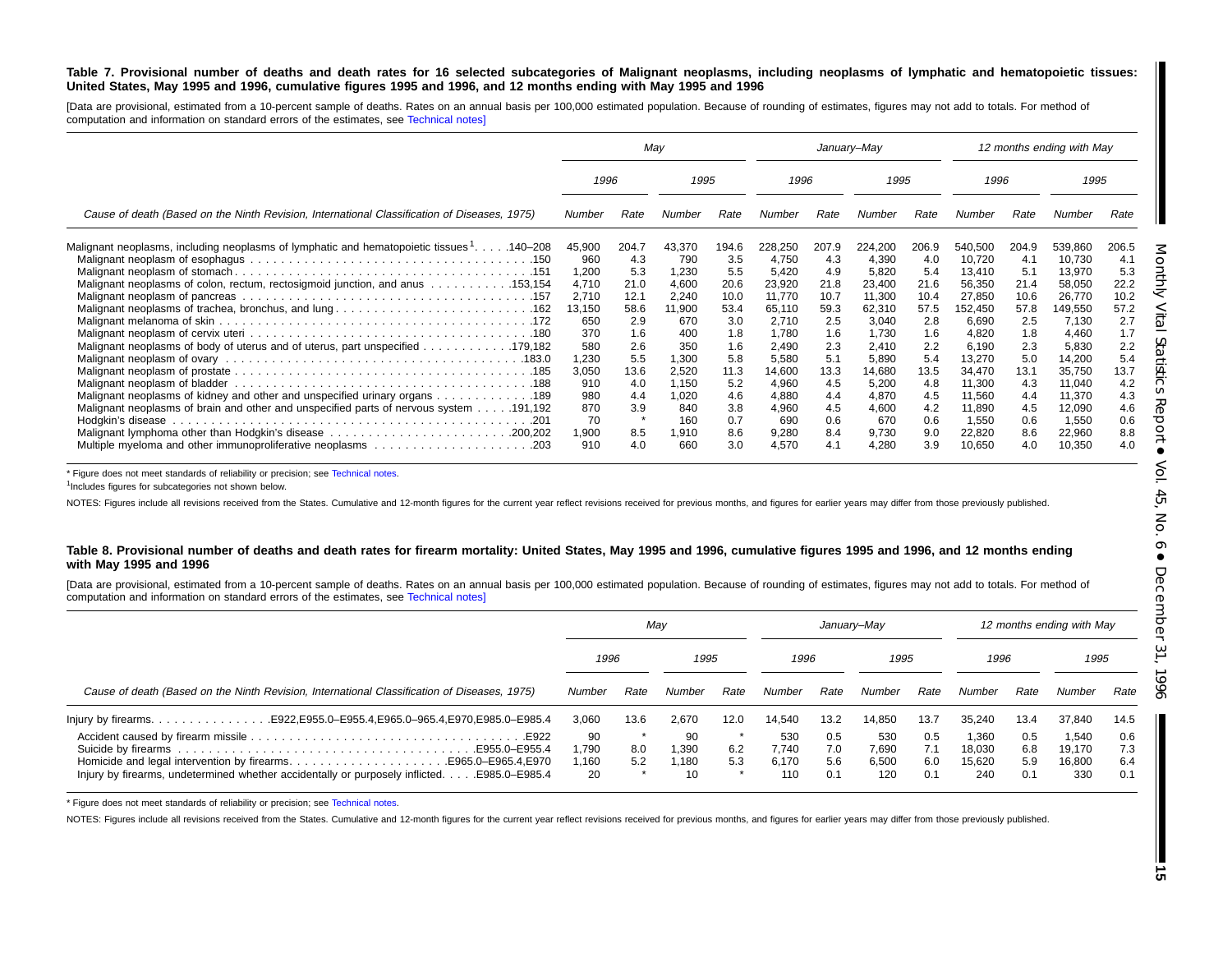#### Table 9. Provisional number of deaths under 1 year and infant mortality rates, by age and for 10 selected causes: United States, May 1995 and 1996, cumulative figures **1995 and 1996, and 12 months ending with May 1995 and 1996**

[Data are provisional, estimated from <sup>a</sup> 10-percent sample of deaths. Rates on an annual basis per 100,000 live births. Because of rounding of estimates, figures may not add to totals. For method of computation and information on standard errors of the estimates, see [Technical](#page-16-1) notes]

|                                                                                                      | Mav                                               |                                          |                                                               | January–May                             |                                                                            |                                                                  |                                                                              | 12 months ending with May                                       |                                                                                                   |                                                                              |                                                                                |                                                                              |
|------------------------------------------------------------------------------------------------------|---------------------------------------------------|------------------------------------------|---------------------------------------------------------------|-----------------------------------------|----------------------------------------------------------------------------|------------------------------------------------------------------|------------------------------------------------------------------------------|-----------------------------------------------------------------|---------------------------------------------------------------------------------------------------|------------------------------------------------------------------------------|--------------------------------------------------------------------------------|------------------------------------------------------------------------------|
|                                                                                                      | 1996                                              |                                          | 1995                                                          |                                         | 1996                                                                       |                                                                  | 1995                                                                         |                                                                 | 1996                                                                                              |                                                                              | 1995                                                                           |                                                                              |
| Age and cause of death (Based on the Ninth Revision, International Classification of Diseases, 1975) | Number                                            | Rate                                     | Number                                                        | Rate                                    | Number                                                                     | Rate                                                             | Number                                                                       | Rate                                                            | Number                                                                                            | Rate                                                                         |                                                                                | Rate                                                                         |
|                                                                                                      | 2.400                                             | 699.3                                    | 2,500                                                         | 753.4                                   | 11,900                                                                     | 742.2                                                            | 12,600                                                                       | 777.8                                                           | 28.600                                                                                            | 738.4                                                                        | 30,600                                                                         | 776.1                                                                        |
|                                                                                                      | 1,600<br>780                                      | 470.3<br>229.3                           | 1,630<br>830                                                  | 496.6<br>252.9                          | 7,550<br>4,360                                                             | 470.4<br>271.7                                                   | 7,800<br>4,750                                                               | 482.5<br>293.8                                                  | 18,430<br>10.190                                                                                  | 475.3<br>262.8                                                               | 19,520<br>11,100                                                               | 494.5<br>281.2                                                               |
| .480–487<br>All other causes<br>.Residual                                                            | 10<br>610<br>430<br>60<br>90<br>520<br>250<br>400 | 179.3<br>126.4<br>152.9<br>73.5<br>117.6 | 40<br>30<br>610<br>320<br>30<br>10<br>70<br>700<br>230<br>440 | 185.8<br>97.5<br>213.3<br>70.7<br>134.1 | 80<br>170<br>2,680<br>1,630<br>90<br>240<br>470<br>2,860<br>1,280<br>2,410 | 10.6<br>167.0<br>101.6<br>15.0<br>29.3<br>178.2<br>79.8<br>150.2 | 100<br>190<br>2.760<br>006. ا<br>60<br>180<br>470<br>3,080<br>1,400<br>2,720 | 11.8<br>170.7<br>99.0<br>11.1<br>29.1<br>190.5<br>86.6<br>168.3 | 170<br>34 <sub>C</sub><br>6,080<br>3,580<br><b>230</b><br>530<br>1,220<br>7,530<br>2,790<br>6,130 | 4.4<br>8.8<br>156.8<br>92.3<br>5.9<br>13.7<br>31.5<br>194.2<br>71.9<br>158.1 | 260<br>360<br>6,870<br>3,790<br>160<br>550<br>1,330<br>7,750<br>3,430<br>6,100 | 6.6<br>9.1<br>174.0<br>96.0<br>4.1<br>13.9<br>33.7<br>196.3<br>86.9<br>154.5 |

– Quantity zero.

\* Figure does not meet standards of reliability or precision; see [Technical](#page-16-1) notes.

NOTES: Figures include all revisions received from the States. Cumulative and 12-month figures for the current year reflect revisions received for previous months, and figures for earlier years may differ from those previo

<span id="page-15-0"></span>**16**  $\blacksquare$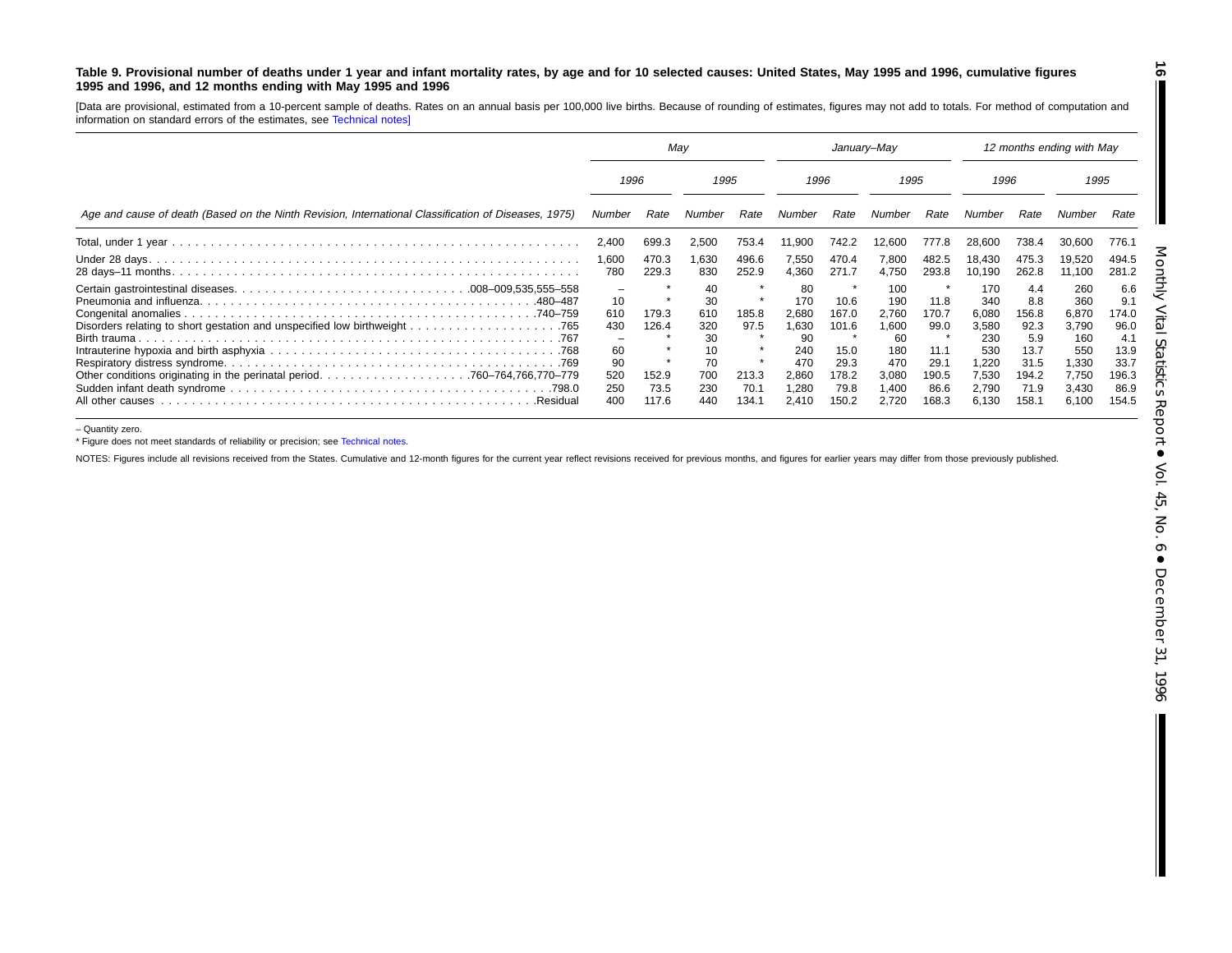## <span id="page-16-0"></span>**Technical notes**

## **Nature and sources of data**

Data in this report are provisional unless otherwise specified and include only events occurring within the United States (50 States and the District of Columbia). Mortality data exclude fetal deaths. Data for the Commonwealth of Puerto Rico are not included in the U.S. totals.

Birth, death, and infant death figures in [tables 2](#page-6-0) and [4](#page-8-0) for each State are estimates by State of residence. These estimates are derived by applying adjustment ratios to the actual counts of certificates for all events occurring in the State and received in registration offices during a 1-month period regardless of date of the event. The adjustment ratios for each data year represent the observed relationship between final State occurrence and residence figures for the three most recent years for which final data were available and are expressed as a single ratio for each State. As in previous years, monthly State marriage and divorce figures represent the actual count of all events occurring in the State (State of occurrence) that were received in the registration offices during the 1-month period. Delay in the receipt of certificates in a registration office may result in a low State figure for a given month followed by a high figure for the month(s) in which the delayed records are received. Data for previous months and cumulative data include revised figures received from the States.

<span id="page-16-1"></span>Figures for births, deaths, and infant deaths for California in [tables 2](#page-6-0) and [4](#page-8-0) contain adjustments for varying lengths of State reporting periods. Figures for Texas for all events shown in [tables 2–4](#page-6-0) also are adjusted for varying lengths of State reporting periods. The figures for both States are adjusted by the ratio between the number of days in the data month and the number of days in the State reporting period. The adjusted figures are included in the U.S. totals shown elsewhere in this report.

U.S. totals for births, deaths, and infant deaths are based on the State estimates by State of residence and, therefore, in effect, exclude events to nonresidents of the United States. Events to nonresidents of the United States are included in all

marriage and divorce figures. The effect of excluding events to nonresidents from the U.S. totals is small.

## Provisional totals for the United States include estimates for State data shown as not available. Provisional totals for births and marriages for the entire United States include adjustments for observed differences between provisional and final monthly figures.

Divorce figures include reported annulments. The monthly national divorce estimate is obtained by multiplying the total for the reporting areas by the ratio observed between the most recent final annual divorce total for the United States and the provisional total for the reporting areas combined.

<span id="page-16-2"></span>*Random variation*—Although the counts in this report are not subject to sampling variability (except the Current Mortality Sample), they may be affected by random variation. When the number of events is small and the probability of such an event is small, considerable caution must be observed in interpreting the data. Such infrequent events may be assumed to follow a Poisson probability distribution. For this distribution a simple approximation may be used to estimate the random variation as follows:

If *N* is the number of events in the population and *R* is the corresponding rate, the chances are 19 in 20 that

1. 
$$
N - 2\sqrt{N}
$$
 and  $N + 2\sqrt{N}$ 

covers the ''true'' number of events.

2. 
$$
R-2
$$
  $\frac{R}{\sqrt{N}}$  and  $R+2$   $\frac{R}{\sqrt{N}}$ 

covers the ''true'' rate.

If the rate  $R_1$  corresponding to  $N_1$ events is compared with the rate  $R_2$  corresponding to  $N_2$  events, the difference between the two rates may be regarded as statistically significant at the 0.05 level if it exceeds

$$
2\sqrt{\frac{R_1^2}{N_1} + \frac{R_2^2}{N_2}}
$$

Additional information on random variation in numbers of events, rates, and ratios may be found in the technical appendixes of *Vital Statistics of the United States, 1990, Volumes I and II.*

#### **Rates**

Rates are on an annual basis and, except for infant mortality rates, are per 1,000 or 100,000 estimated population residing in the United States. The populations used for computing these rates are furnished by the U.S. Bureau of the Census. Rates shown in this report beginning with 1992 were computed using populations based on the 1990 Census enumeration comparable to those used for final data. Monthly rates are based on populations estimated for the specific month. Year-to-date rates are averages of monthly rates that have been weighted by the number of days in the corresponding months. Rates for 12-month periods are the sum of events for the period per population estimated at the midpoint of the period.

Infant mortality rates are deaths under 1 year of age for the specified period (monthly, year-to-date, or 12-month period) per 1,000 or 100,000 live births. Births used for computing monthly and year-to-date infant mortality rates are adjusted for monthly variation in the number of births. Births used to compute 12-month rates do not contain this adjustment. Births used for computing infant mortality rates are not corrected for observed differences between provisional and final monthly figures as described earlier in ''Nature and sources of data.'' Because monthly infant mortality rates are based on relatively few events, they are highly variable. Therefore, comparisons of monthly infant mortality rates should be interpreted cautiously; see [''Random](#page-16-2) [variation.](#page-16-2)''

Age-adjusted death rates are used to compare relative mortality risks across groups and over time. However, they should be viewed as constructs or indexes rather than as direct or actual measures of mortality risk. Statistically, they are weighted averages of the age-specific death rates, where the weights represent the fixed population proportions by age. See chapter 5 of an earlier report (1). The age-adjusted death rates presented in this report were computed by the direct method, that is, by applying age-specific death rates to the U.S. standard million population (2). See also chapter 10 of an earlier report (1). Age groups in [table 5](#page-9-0) were used to compute the age-adjusted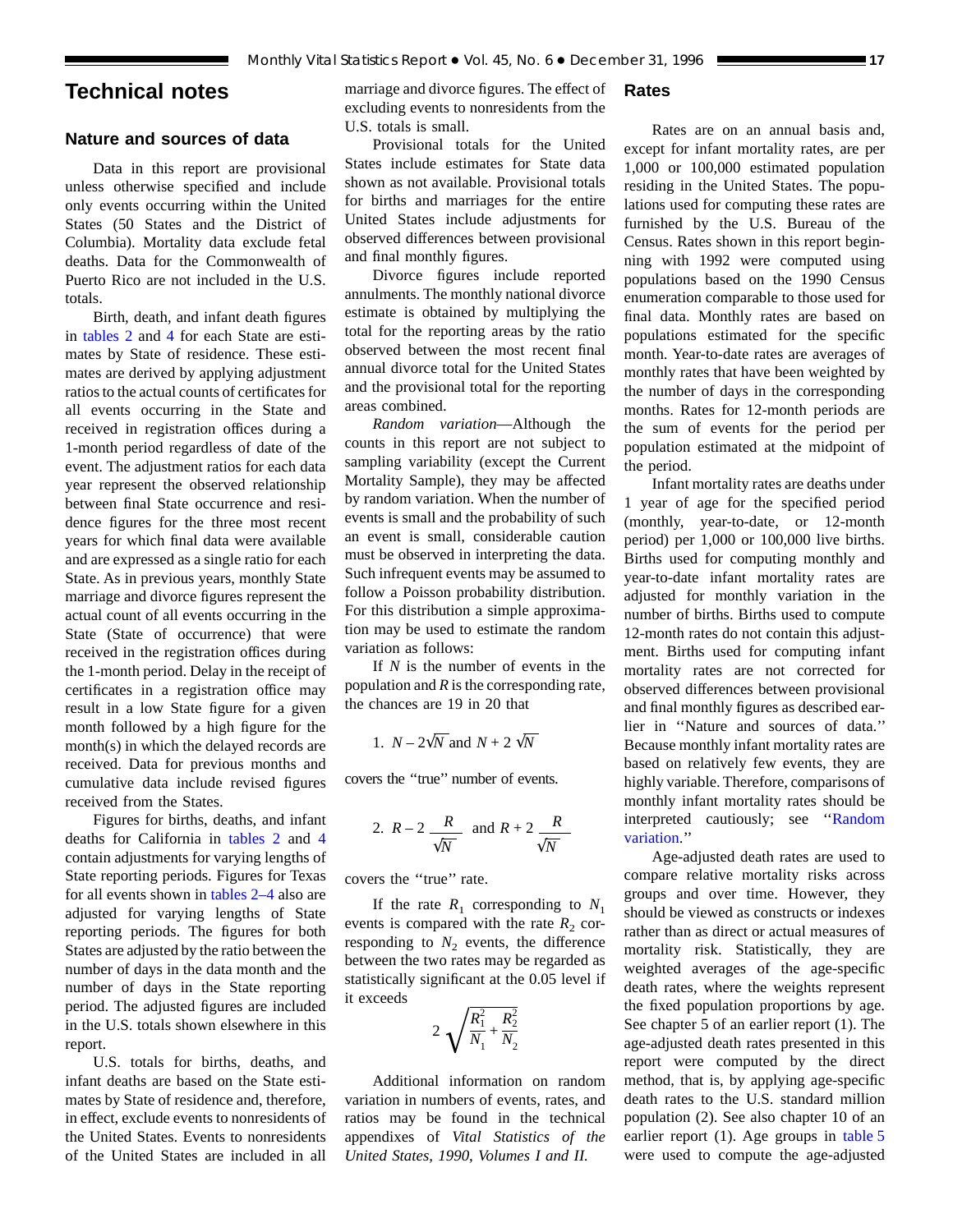rates shown in that table. It is important not to compare age-adjusted rates with crude rates.

### **Current Mortality Sample**

The Current Mortality Sample (CMS) is a 10-percent systematic sample of death certificates drawn each month after the certificates are counted in the State registration offices. Deaths and death rates for the United States by age, race, sex, and cause are estimated based on the sample. Because of the additional time required to select and process the certificates, data based on the CMS are published 1 month after publication of the U.S. and State counts. Complete information concerning the underlying cause of death sometimes is not available when the sample is drawn. As a result estimates based on sample counts for certain causes are biased. Correction for bias is not made in this report.

Estimated numbers of deaths based on the sample were proportionately adjusted to be consistent with estimates based on the count of death certificates received in State registration offices.

*HIV infection*—Beginning with data for 1987, the National Center for Health Statistics introduced categories \*042– \*044 for classifying and coding Human immunodeficiency virus (HIV) infection. The asterisks before the categories indicate that these codes are not part of the

*Ninth Revision, International Classification of Diseases.* Deaths classified to these categories are included in All other infectious and parasitic diseases in the List of 72 Selected Causes of Death and are also shown separately at the bottom of [table 6.](#page-12-0)

*Sampling variability*—Because the estimates of deaths and death rates presented in this report with the exception of total deaths and deaths under 1 year are based on a sample of death certificates, they are subject to sampling variability. The estimated relative standard error in the following table is a measure of the

**Relative standard errors for estimated numbers of deaths from the Current Mortality Sample expressed as a percent of the estimate**

|                                                                                                                         | Relative standard error<br>of estimate (as percent)                                          |                                                                                                    |  |  |  |  |  |  |
|-------------------------------------------------------------------------------------------------------------------------|----------------------------------------------------------------------------------------------|----------------------------------------------------------------------------------------------------|--|--|--|--|--|--|
| <b>Estimated number</b><br>of deaths                                                                                    | 170,000<br>estimated<br>deaths<br>each month                                                 | 2,000,000<br>estimated<br>deaths<br>each year                                                      |  |  |  |  |  |  |
| 10<br>20<br>50.<br>100<br>200<br>500<br>1.000<br>2,000<br>5,000<br>10,000<br>20,000<br>50.000<br>$100,000$<br>$200,000$ | 94.9<br>67.1<br>42.4<br>30.0<br>21.2<br>13.4<br>9.5<br>6.7<br>4.2<br>2.9<br>2.0<br>11<br>0.6 | 94.9<br>67.1<br>424<br>30.0<br>212<br>13.4<br>9.5<br>6.7<br>4.2<br>3.0<br>2.1<br>1.3<br>0.9<br>0.6 |  |  |  |  |  |  |
| $500,000$<br>1,000,000<br>.                                                                                             |                                                                                              | 04<br>0.2                                                                                          |  |  |  |  |  |  |

sampling error of the estimated number of deaths (or of the estimated death rate) expressed as a percent of the estimate. The first column refers to monthly estimates; the second to annual; cumulative year-to-date totals fall between the two.

The chances are about 2 in 3 that the percent difference between an estimate and the result of a complete count is less than the percent shown. The chances are about 19 in 20 that the percent difference is less than twice the percent shown. A figure based on 100 or fewer estimated deaths has a relative standard error of 30 percent or more and is, therefore, considered unreliable. A rate based on 100 or fewer estimated deaths has been replaced by an asterisk.

Unless otherwise specified comparisons made in the text between death rates based on the CMS were statistically significant at the 0.05 level of significance. Lack of comment in the text about any two rates does not mean that the difference was tested and found not to be significant at this level.

## **References**

1. Feinleib M, Zarate AO, eds. Reconsidering age adjustment procedures: Workshop proceedings. National Center for Health Statistics. Vital Health Stat 4(29). 1992.

2. Grove RD, Hetzel AM. Vital statistics rates in the United States, 1940–1960. Public Health Service. Washington: National Center for Health Statistics. 1968.